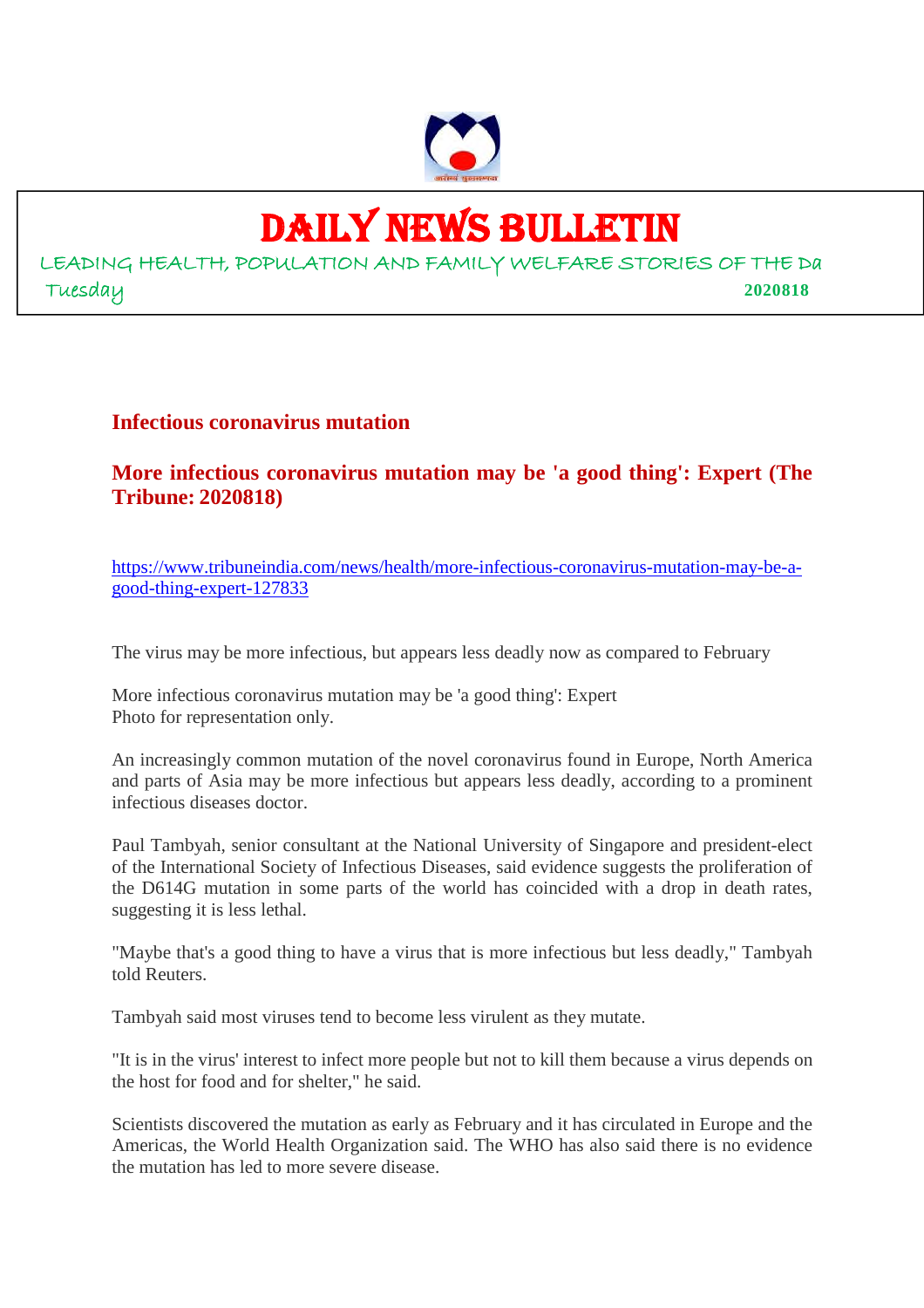On Sunday, Malaysia's director-general of health Noor Hisham Abdullah urged greater public vigilance after authorities detected what they believe was the D614G mutation of the coronavirus in two recent clusters.

Sebastian Maurer-Stroh of Singapore's agency for science, technology and research said the variant has also been found in the city-state but that containment measures have prevented large-scale spread.

Malaysia's Noor Hisham said the D614G strain detected there was 10 times more infectious and that vaccines currently in development may not be effective against this mutation.

But Tambyah and Maurer-Stroh said such mutations would not likely change the virus enough to make potential vaccines less effective.

"(The) variants are almost identical and did not change areas that our immune system typically recognise, so there shouldn't be any difference for vaccines being developed," said Maurer-Stroh.

#### **Russia's COVID-19 vaccine:**

# **Safety, efficacy main concerns with Russia's COVID-19 vaccine: Nobel laureate Peter Doherty Russian President Vladimir Putin last week announced that his country has developed the world's first vaccine against COVID-19 (The Tribune: 2020818)**

https://www.tribuneindia.com/news/health/safety-efficacy-main-concerns-with-russias-covid-19-vaccine-nobel-laureate-peter-doherty-127398

Safety, efficacy main concerns with Russia's COVID-19 vaccine: Nobel laureate Peter Doherty Russian President Vladimir Putin last week announced that his country has developed the world's first vaccine against COVID-19

Echoing the scientific community's scepticism over Russia's COVID-19 vaccine rolled out for emergency use, Nobel laureate Peter Charles Doherty says his "big worry" is there could be refusals for other vaccines if doubts over its safety turn out to be true.

Russian President Vladimir Putin last week announced that his country has developed the world's first vaccine against COVID-19, which works "quite effectively" and forms "stable immunity" against the disease. He also disclosed that one of his daughters has already been given the vaccine, named Sputnik V.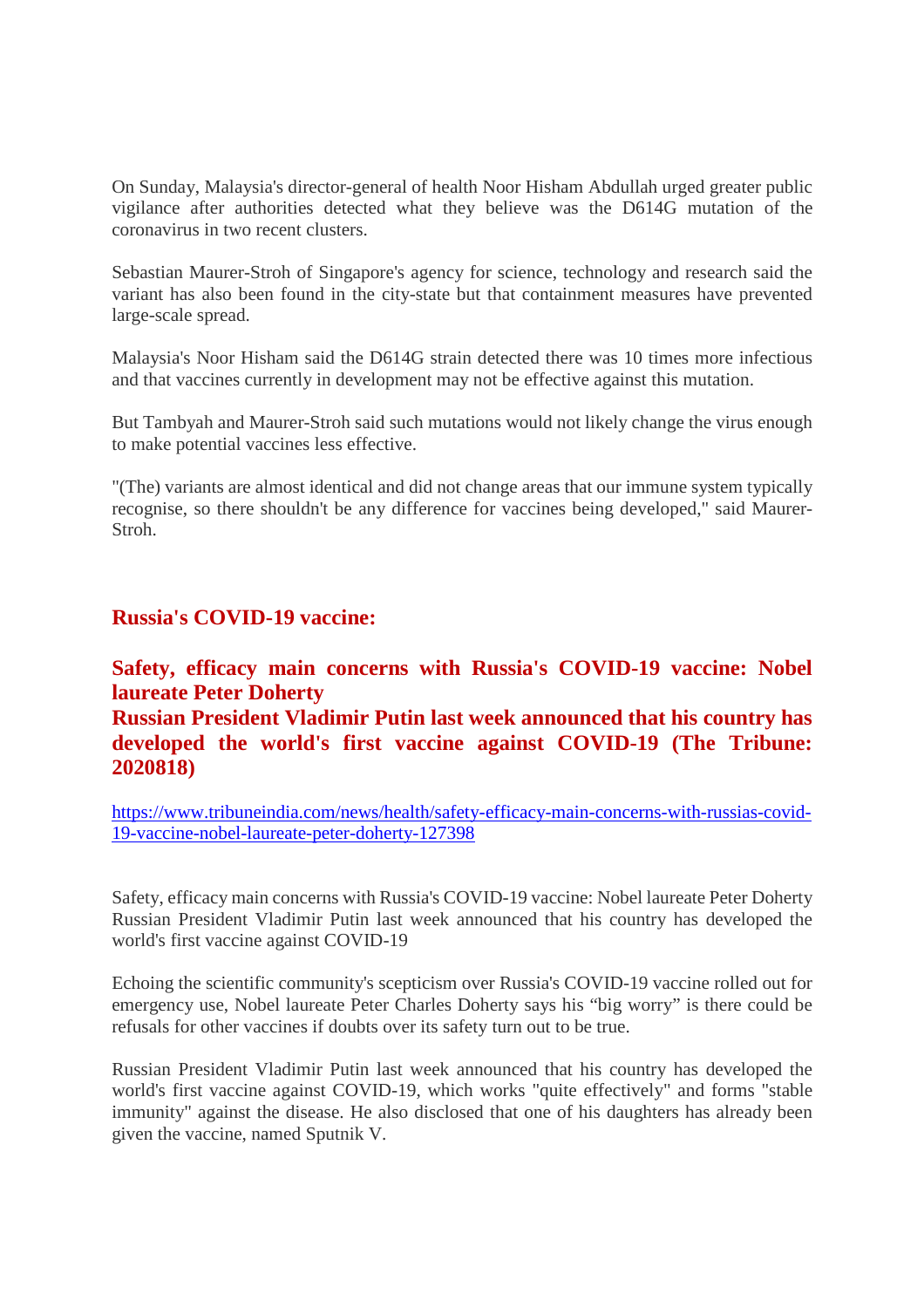"The main concern is if any major safety issues emerge... My bet is that they won't, but that's a guess and, if there is a safety issue, the big worry is that this could cause more vaccination refusal for other vaccines that are made using very different approaches," Doherty told PTI from Melbourne in an email interview.

Sputnik V has been developed by the Gamaleya Research Institute of Epidemiology and Microbiology along with the Russian Direct Investment Fund (RDIF). The vaccine has not been tested in Phase 3 or larger clinical trials.

The Nobel laureate, who is with the Department of Microbiology and Immunology at the Doherty Institute, University of Melbourne, also believes that India with its "great track record in low cost drug manufacturing" can be a major player.

"Given India's great track record in low cost drug and vaccine manufacture, we expect that India will be a major player. This is, after all, the fastest way to return global economic activity," said Doherty, who was awarded the Nobel Prize for Medicine in 1996 for his discovery of how the body's immune system distinguishes virus-infected cells from normal ones.

The Sputnik V vaccine consists of two shots that use different versions of adenoviruses -- virus types some of which cause the common cold -- that the manufacturers have engineered to carry the gene for the surface protein, or spike, of SARS-CoV-2 that causes COVID-19.

"We understand that the Russian vaccine is a prime/boost with two virus-vector products using Ad-26 and Ad-5. These adenoviruses both cause infections in humans and there could be an issue with pre-existing antibody diminishing vaccine efficacy," Doherty explained.

This is a well-established strategy, and one major US group is also well ahead with an Ad-5 vectored vaccine, he said.

He said Russians are evidently in the process of doing a clinical trial, so it is to be seen how quickly they move forward from that. "The main issues with Sputnik V and, indeed, any SARS-CoV-2 vaccine, are safety and efficacy," he added.

Asked whether the world needed a drug to be invented at the moment rather than a vaccine to fight COVID-19, the Nobel laureate said, "A vaccine is the cheapest and quickest way forward but, if that doesn't work (and to treat people anyway) we need specific antiviral drugs. understand that this work is being done, but there is little public information to date. Also a possibility are monoclonal antibodies, like those being made by Regeneron in the USA." Monoclonal antibodies are made by identical immune cells which are all clones belonging to a unique parent cell.

Doherty said he is also very aware that vaccines being prepared with the sponsorship of the Switzerland-based Coalition for Epidemic Preparedness Innovations (CEPI) will be made available to poorer countries.

"One of these is the University of Queensland (UQ) protein clamp vaccine developed by Professor Paul Young's group that should be going into Phase 2 clinical trials after a Phase 1 trial that was initiated in July," he said.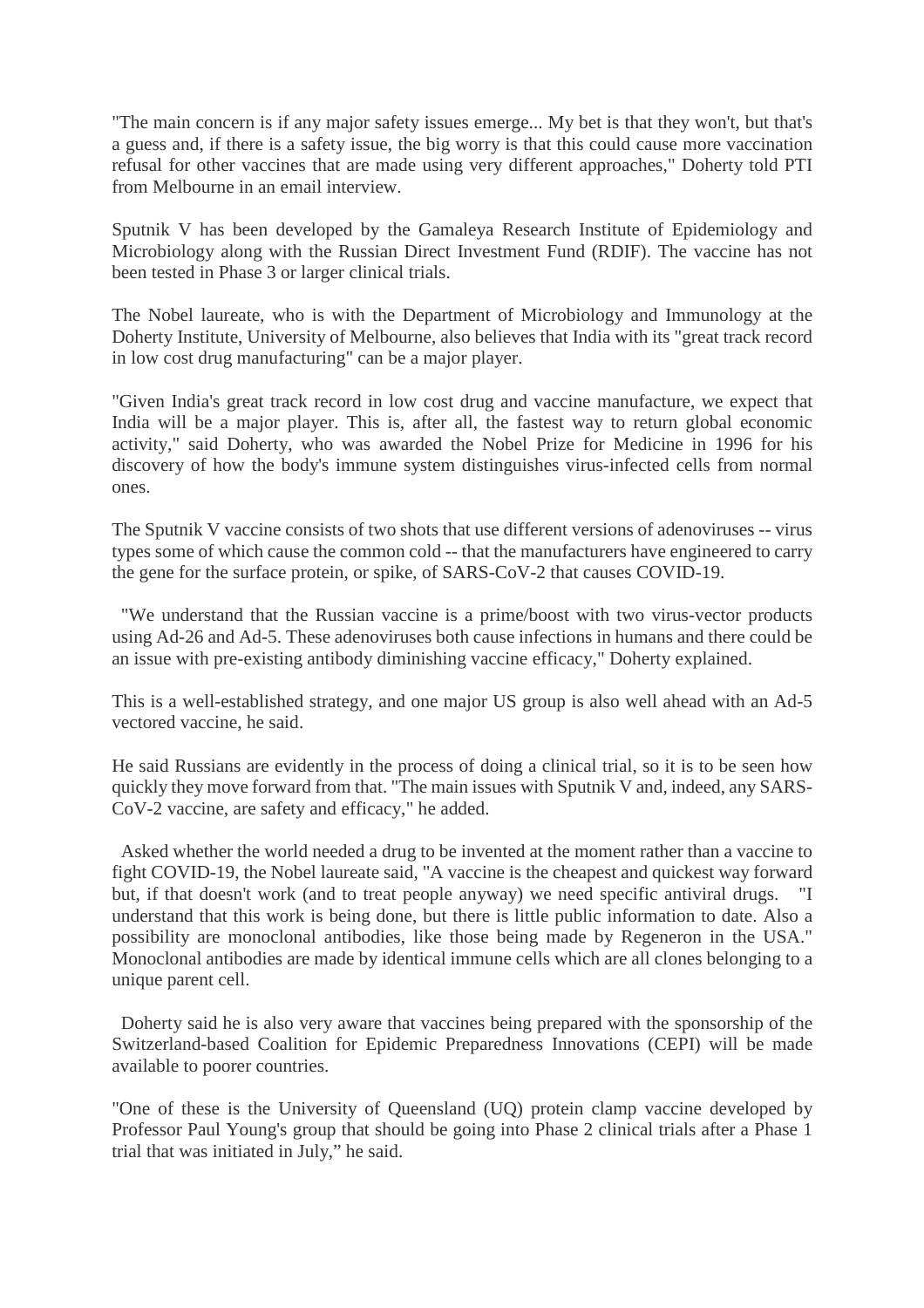""Apart from being given to Australians and people in the Pacific states, a priority will be to deliver this to the poorer countries because this was developed under the auspices of the CEPI. The CSL (Commonwealth Serum Laboratories) company can make 100 million doses of the UQ vaccine a year in Australia," the 79-year-old said.

The WHO and major vaccine companies are also committed to the necessity that everyone across the globe should be offered vaccination, he added. Vaccine testing typically begins with lab and animal model studies before going on to different stages of human trials.

The human testing phase comprises many phases.

Phase 1 trials are small-scale, usually involving a few participants, to assess whether the vaccine is safe for humans.

Phase 2 trials often involve several hundred subjects, and mainly evaluate the efficacy of the vaccine against the disease.

The final, Phase 3, involves thousands of people to further assess the efficacy of the vaccine over a defined period of time, and can last several months. PTI

# **COVID-19 vaccine patent**

# **China grants country's first COVID-19 vaccine patent to CanSino (The Tribune: 2020818)**

https://www.tribuneindia.com/news/health/china-grants-countrys-first-covid-19-vaccinepatent-to-cansino-127369

China's vaccine specialist CanSino Biologics Inc has won a patent approval from Beijing for its COVID-19 vaccine candidate Ad5-nCOV, state media reported, citing documents from the country's intellectual property regulator.

It is the first COVID-19 vaccine patent granted by China, state-owned newspaper People's Daily reported on Sunday.

The paper cited documents published by China's National Intellectual Property Administration saying that the patent was issued on August 11.

Saudi Arabia said this month it plans to begin Phase III clinical trials for the CanSino vaccine. CanSino has said it is also in talks with Russia, Brazil and Chile to launch Phase III trials in those countries.

CanSino's Hong Kong shares rose around 14 per cent in Monday's morning session. Its Shanghai shares rose by 6.6 per cent as of midday. Reuters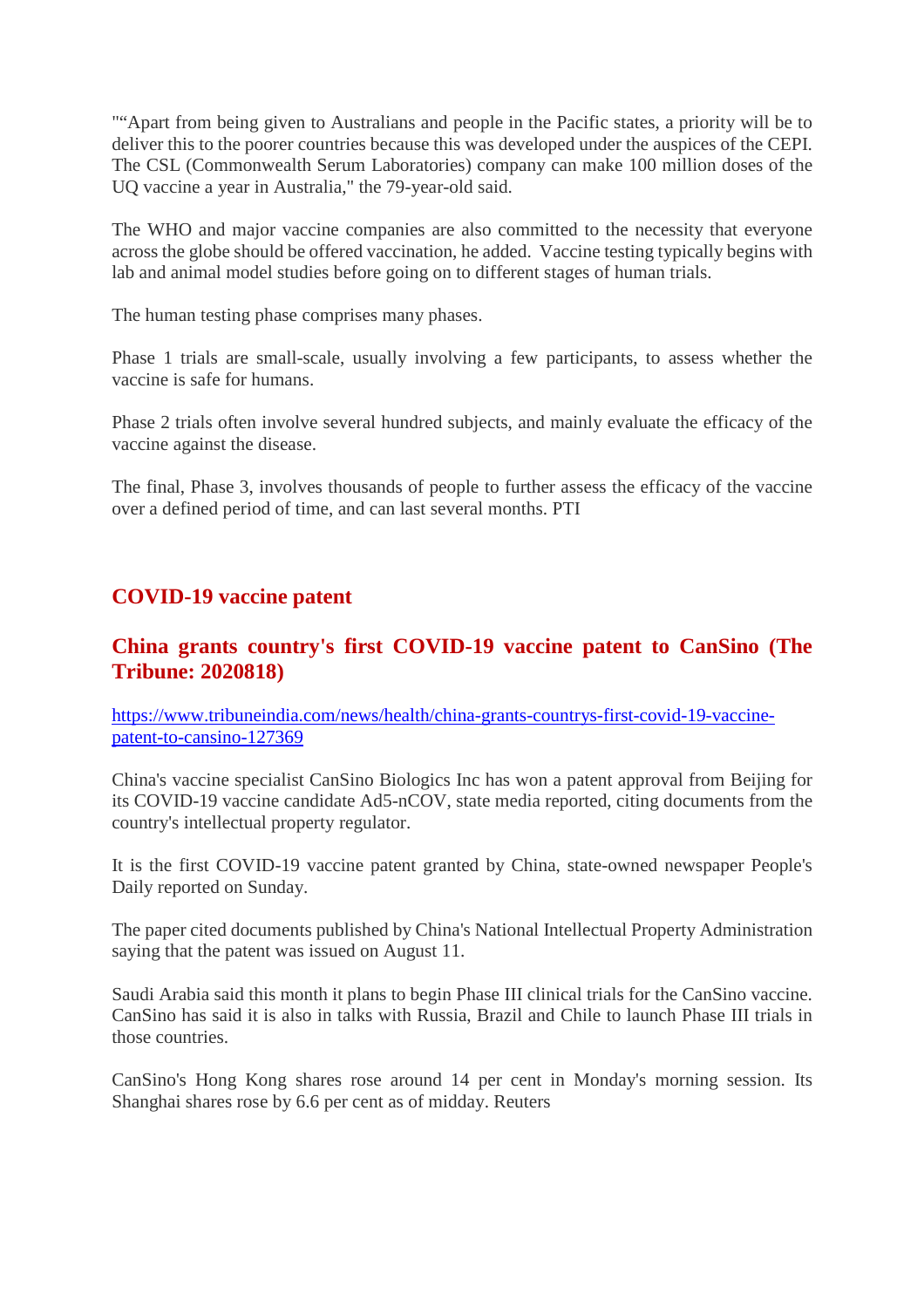# **Covid-19: What you need to know today (Hindustan Times: 2020818)**

**https://epaper.hindustantimes.com/Home/ArticleView**



#### **R Sukumar**

It is yet another mystery surrounding coronavirus disease numbers. South Africa, the S of the expanded BRICS grouping — C, China was where it all began, R, Russia is at #4 in terms of cases, I, India, is at  $#3$ , and B, Brazil is at  $#2$  — is the fifth in the world in terms of number of Covid-19 cases. It has seen close to 600,000; yet, the next country from the African continent on the list is Egypt, at #29. Then comes Nigeria at #49. Then starting with Morocco at #52, come another 16 countries within the top 100. Egypt has seen fewer than 100,000 cases; Nigeria, a little less than 50,000. The numbers are all from worldometers.info as of Monday evening.

Experts, including some from Africa, caution against taking the numbers at face value — most African countries aren't testing enough, and record-keeping is poor in many. Others point to the low case fatality rates in South Africa and Nigeria (just around 2% in both) and say the high incidence of infectious diseases in Africa may have given its people some level of protection against the SARS-CoV2 virus which causes Covid-19. Egypt, with a fatality rate of 5.3% is an exception.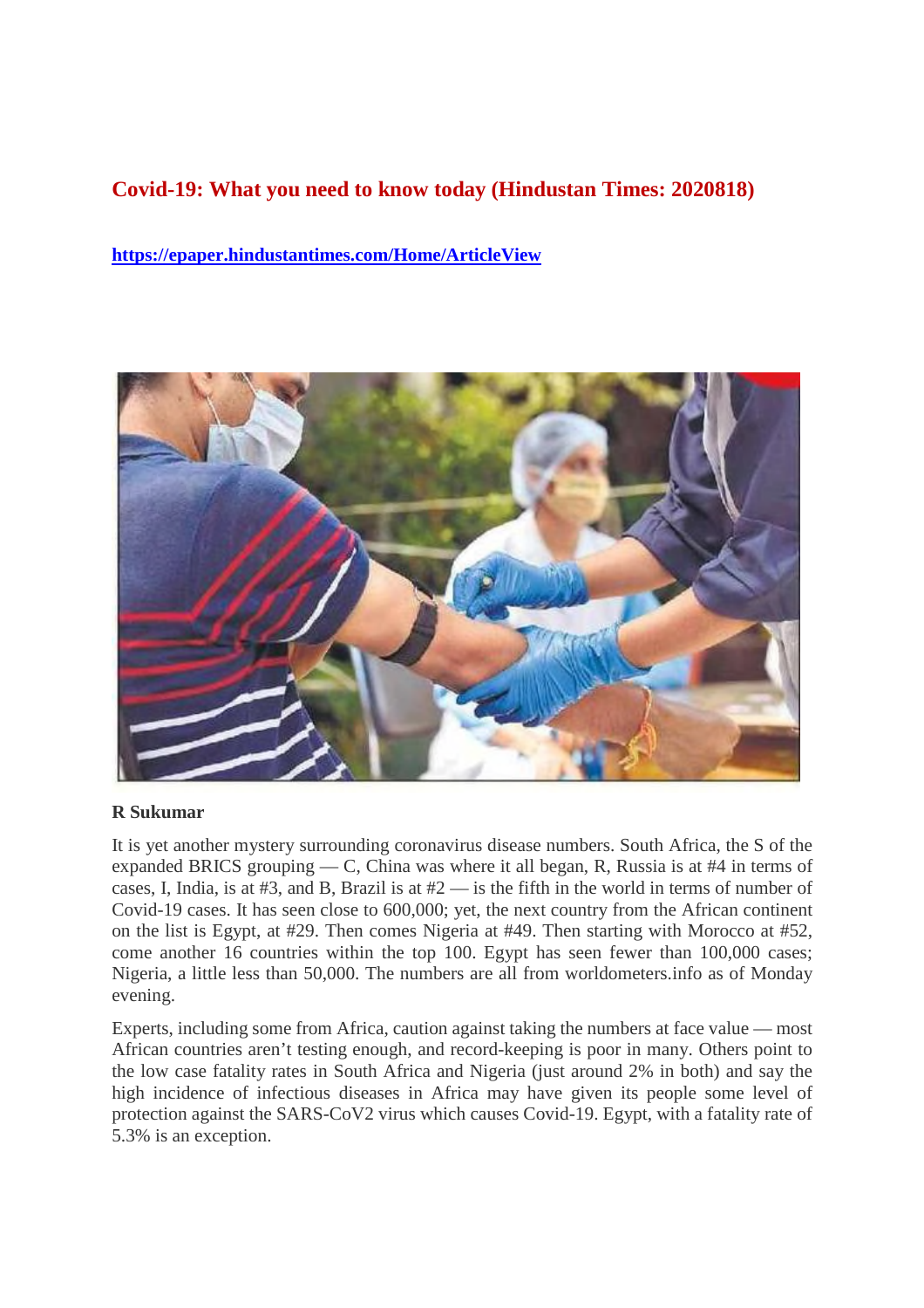The relatively slow march of Covid-19 through Africa, and the low fatality rates have encouraged talk of how countries on the continent could well follow the strategy that the United Kingdom erroneously tried to adopt at the beginning of the pandemic — aspire for herd immunity. It is likely the results of such an approach will be similar to what they were in the UK — a near disaster, and a sharp U-turn into a more conventional test-trace-isolate-treat strategy.

With more countries, and, in India, more states and cities conducting antibody tests on a sample of the population (sero-surveys as they are called) to assess the prevalence of the disease and understand just what proportion of people have antibodies against the virus (and are, therefore, immune), herd immunity is one of those concepts that is always likely to be in the news. Delhi, where a random sero-survey across 11 districts showed that almost one in every four of those examined had been exposed to the disease, has completed its second sero-survey, and its results are expected later this week. It will be interesting to see whether its results match that of the first survey. From Delhi's perspective, the best result will be a number that is higher than the 23% of the first survey (which was conducted in late June and early July; the second survey was conducted in early August; Delhi plans to conduct one every month). A higher number will mean more residents of the Capital have been exposed to the disease, and that the city is a step closer to achieving herd immunity.

A similar exercise in Mumbai (not as representative, though, because of its smaller sample and restricted coverage) came up with the finding that 57% of those surveyed in slums and 16% of those surveyed in apartments (or residential societies) had been exposed to the disease. On Monday, Pune's first sero-survey (covering 1,664 people and conducted in late July and early August) showed consistently high exposure to the virus across the city's five administrative zones (from 36% to 65%), with 56-62% of those who live in slums, 44% of those who reside in bungalows, and 33% of apartment dwellers having been exposed to it. Pune is India's worst affected city after Delhi, but these numbers, while unrepresentative, should bring it some cheer.

Pune's numbers are close to the new estimates for herd immunity that experts are moving towards. A paper released on August 14 in Science, based on a mathematical model by researchers at the University of Nottingham and Stockholm University that took into account differences in age and activity levels in a population found that the herd immunity for Covid-19 could be around 40% (a June news report based on the same research put the number at 43%). The model does not take into account two other factors: not everyone exposed to the disease gets infected; and not everyone who gets infected passes it on to others. That would seem to suggest that the actual herd immunity level for Covid-19 may be lower, although this can only be established by more (and deeper) research. Still, if that is the case, and Pune, Mumbai, and Delhi's numbers hold up to scrutiny, they are either safe or on their way there.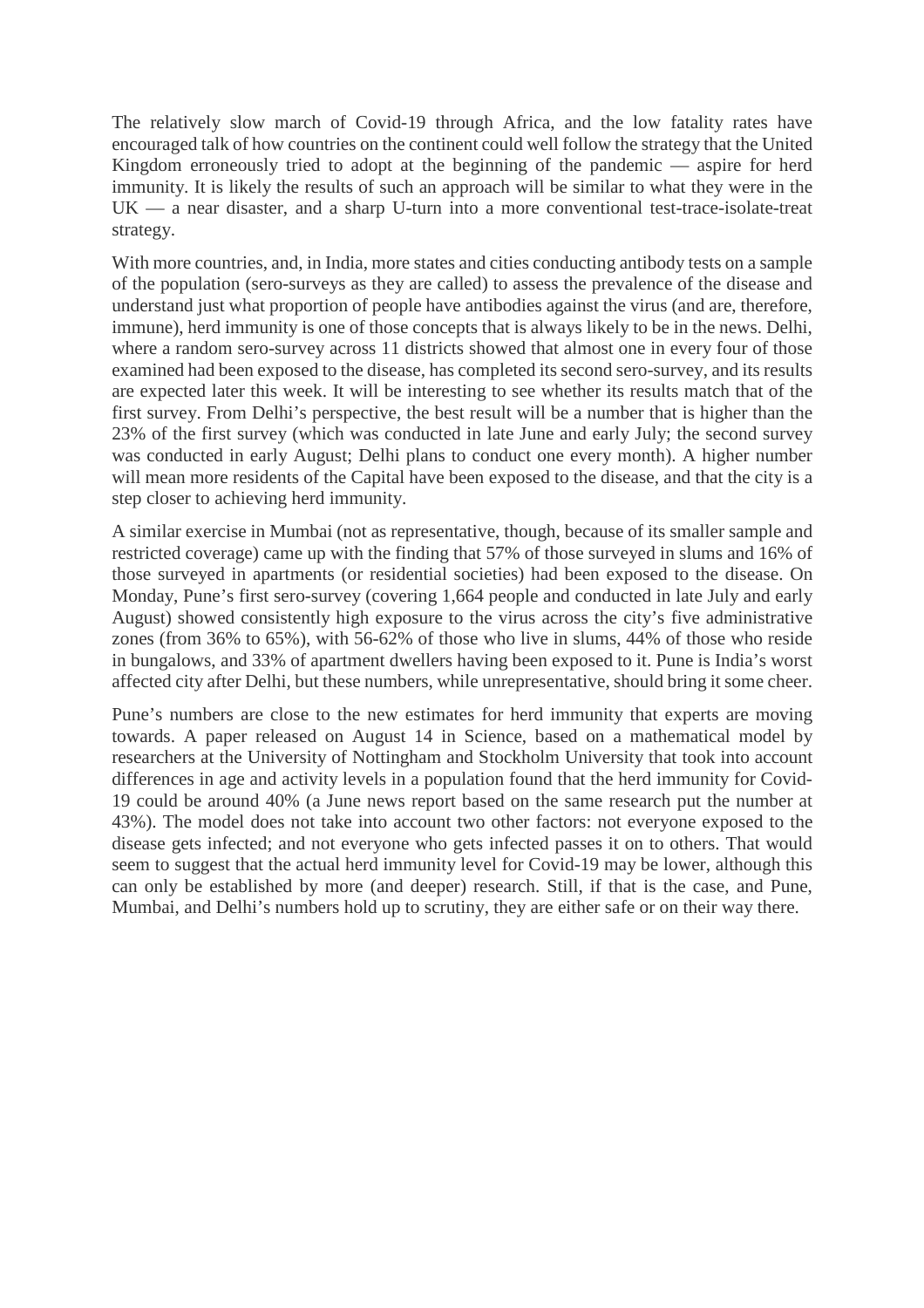# **Vaccine**

# **Govt kick-starts talks to explore vaccine dea (Hindustan: l2020818)**

Top panel asks pharmaceutical firms for pricing, production estimates

#### https://epaper.hindustantimes.com/Home/ArticleView

Migrant workers with Covid-19 symptoms being taken for testing, at Anand Vihar Bus Terminal. Over 30 million samples have been tested for Covid so far, the health ministry said on Monday. >>P4ANI Rhythma Kaul

government took the first steps on Monday to potentially secure a procurement deal for a Covid-19 vaccine, asking officials of five pharma firms, including three that have candidates in clinical trials, to present a road map within three days of how soon they can produce large quantities and what pricing they expect if their shot is approved.

India is yet to strike a pre-production deal with any of the vaccine developers that are in the race for a successful candidate, a strategy several advanced economies such as United States, United Kingdom and some European Union nations have adopted in order to jump what might be a long waiting line.

"Even as scientists are working to develop a Covid-19 vaccine, we are simultaneously working on procuring the final product to ensure availability and access to our population. As part of India's proactive, pre-emptive and graded response to Covid-19 since January, the expert group is holding consultations with vaccine manufacturers to plan ahead for the production, pricing and distribution of the vaccine, whenever it is ready," Union health minister Harsh Vardhan said following Monday's meeting.

The meeting was held between an expert group spearheading India's vaccine strategy and involved Serum Institute of India, Bharat Biotech and Zydus Cadila – all three have vaccine candidates in human trials. Serum Institute is licensed to produce up to some quantities the Oxford-AstraZeneca vaccine, which is largely considered the front runner globally.

The two others were Biological E and Gennova, both of which have candidates in preclinical phases. All five are Indian companies. Trial data of none of the India-made vaccines is yet to be made available.

The expert group asked the representatives of these companies to prepare and a present a comprehensive note on the way forward to the government by Thursday.

"We first need to get a sense of how prepared vaccine manufacturers are. There is no final number at the moment that the government is looking to pre-order, even though initial projections made a few months ago among the various departments involved talked about roughly 680 million vaccines being required, including primary and booster shots," said a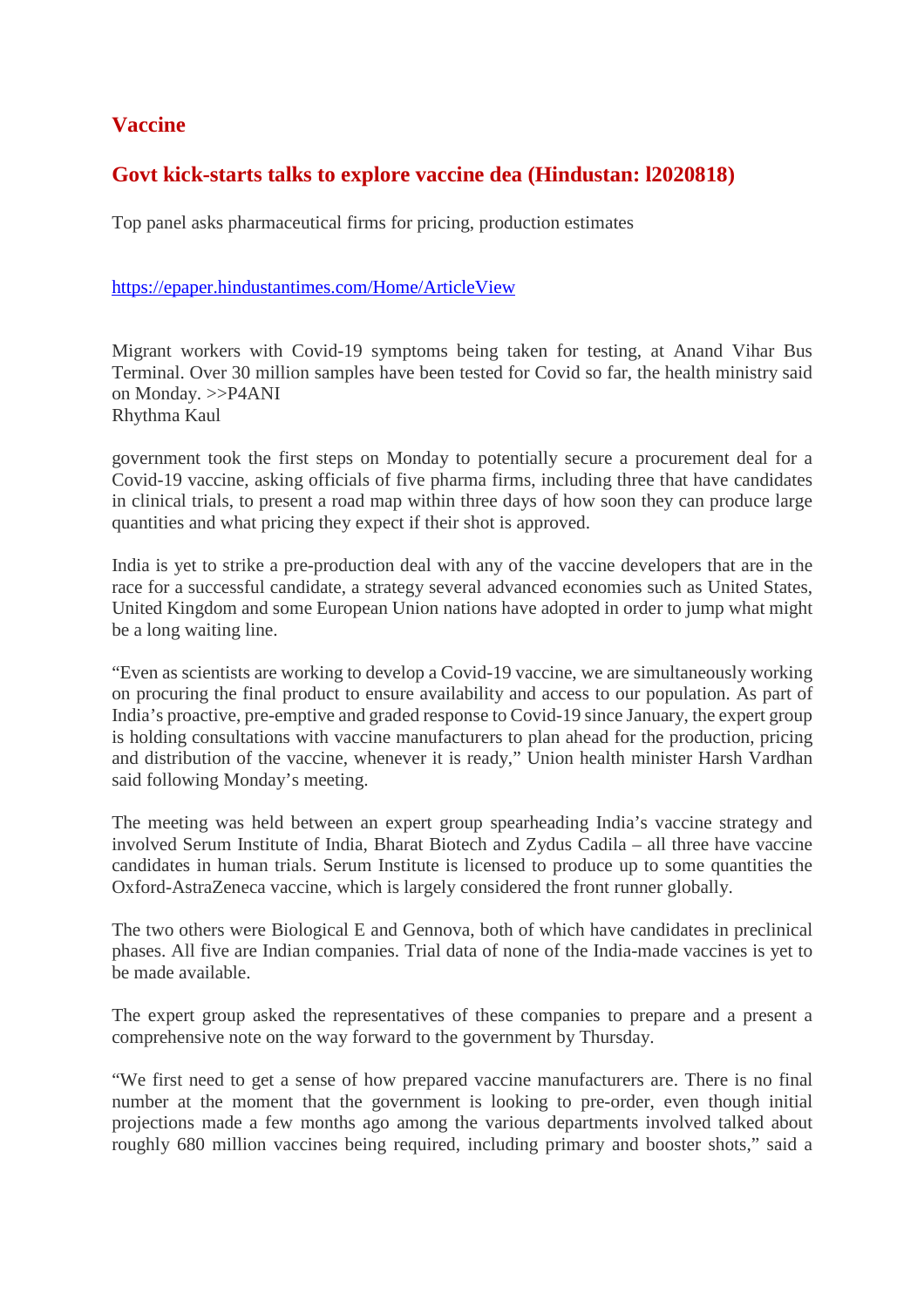person aware of the discussions in the vaccine strategy-making process, asking not to be named.

"The target group is likely to be between 18 and 65 years. However, there is no final number decided as yet," this person added.

The expert panel is headed by Niti Aayog member (health) VK Paul and Union health secretary Rajesh Bhushan. The other members of the panel are department of biotechnology secretary Renu Swarup, Indian Council of Medical Research director general Dr Balram Bhargava, and department of pharmaceuticals secretary PD Vaghela.

In its official release, the health ministry confirmed representatives of the five manufacturers attended the meeting with the expert group. "The National Expert Group on Vaccine Administration today met leading domestic vaccine manufactures — Serum Institute of India, Pune; Bharat Biotech, Hyderabad; Zydus Cadila, Ahmedabad; Gennova Biopharmaceuticals, Pune; and Biological E, Hyderabad. The meeting was mutually beneficial and productive. It provided the National Expert Group with inputs about the present stage of various candidate vaccines being developed by the indigenous manufacturers as well as their expectations from the Union Government," said a statement.

UK's Oxford-AstraZeneca and United States's Moderna-NIAID are the global front runners for a coronavirus vaccine and are undergoing tests in the largest of the trials yet. India too is looking at these options, top government officials told HT earlier.

The national vaccine expert group has referred the matter of selection of the right vaccine candidate for use in the country to the Standing Technical Sub-Committee of National Technical Advisory Group on Immunization (NTAGI). NTAGI is an advisory committee consisting of multidisciplinary groups of experts advising the government on vaccine and immunisation policy based on available evidence.

The government will also closely track the progress of candidates being tested by the Hyderabad-based Bharat Biotech and Ahmedabad-based Zydus Cadila. Pune-based Serum Institute of India (SII) has struck a production and clinical trials deal with AstraZeneca for the AZD1222 vaccine.

The centre has already decided to take charge of procurement of the vaccine as and when it is ready. "The states have been told not to approach companies directly for procurement related requests," confirmed a second official in the government in the know of things, who did not wish to be identified.

The first meeting of the National Expert Group on Vaccine Administration for Covid-19 was held on August 12 with all states. India has decided to support its key neighbours and development partner countries for Covid-19 vaccines.

India has some of the biggest vaccine makers by volume and is also likely to receive some doses as part of multilateral mechanisms such as the World Health organization-led Covax Facility that is meant to ensure equitable distribution of doses between rich and emerging economies.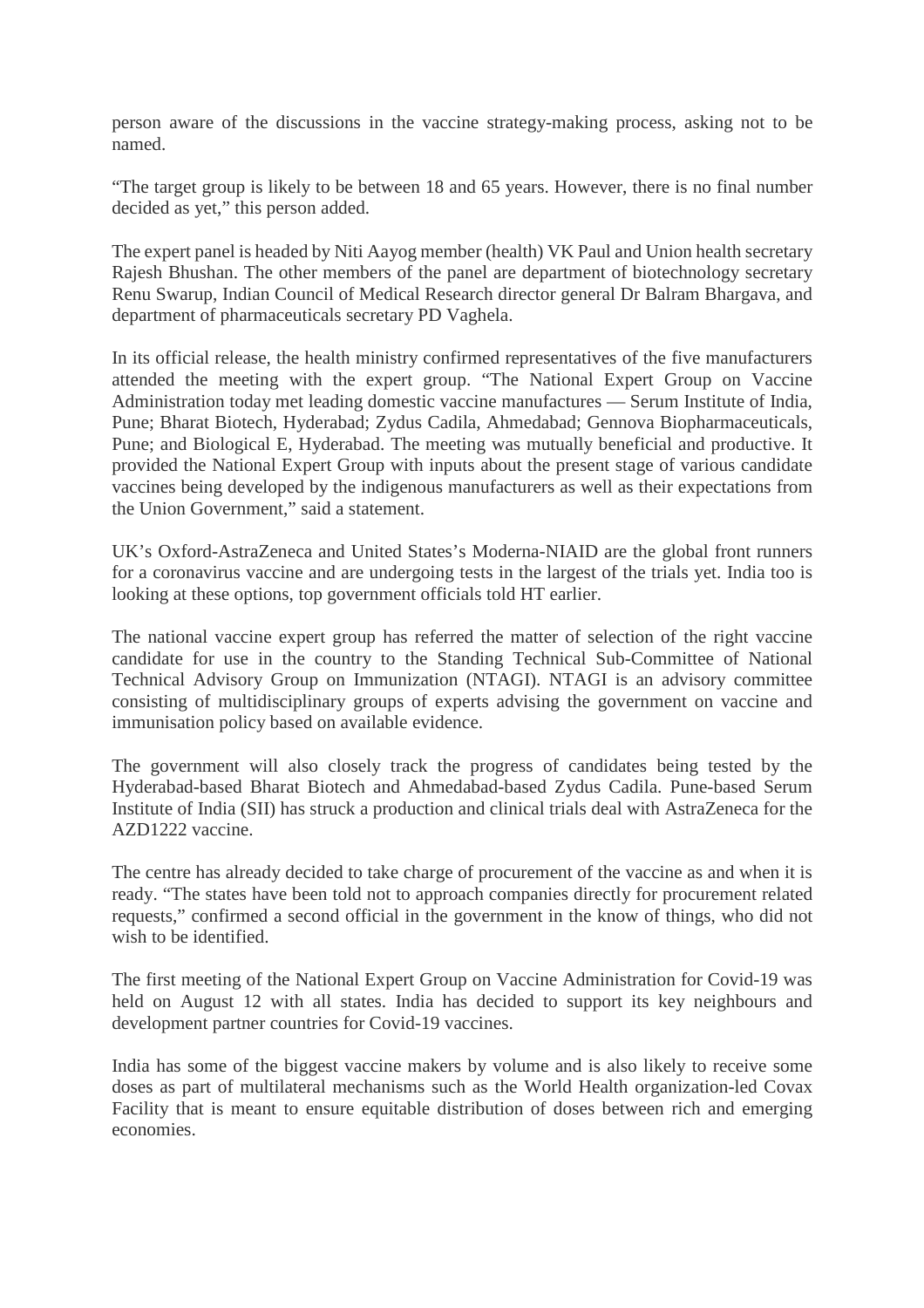"This is just the right time to start planning as the competition for Covid-19 vaccine is going to be steep globally. It makes sense to plan for the logistics now to avoid last minute procurement rush, especially when you do not know which one of these vaccines is going to finally materialise," said Dr K Srinath Reddy, founder, Public Health Foundation of India.

The health ministry announced earlier that the delivery mechanism will go digital to check last mile delivery on a real-time basis.

# **Virus (The Asian Age: 2020818)**

http://onlineepaper.asianage.com/articledetailpage.aspx?id=15049418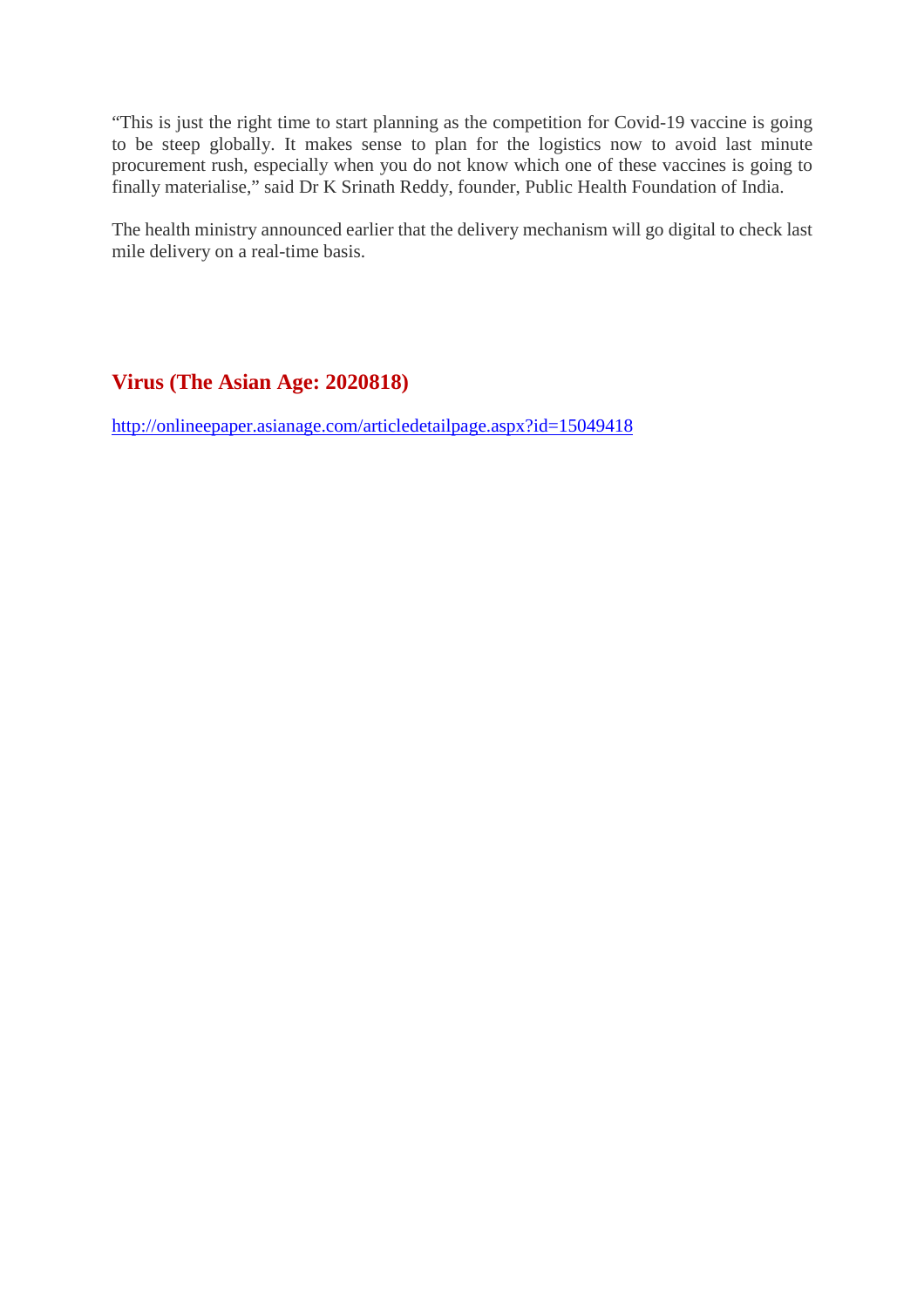# ■ Virus found active in patients who have recovered 39-40 days ago **Recovered patients returning** with Covid recurrence : Docs

New Delhi, Aug. 17: Some<br>hospitals in Delhi have said they are are seeing recovered coronavirus patients returning to them with<br>recurrence of the infection. Earlier this month, Gandhi Super Rajiv Speciality Hospital saw two instances of patients with<br>relapse of coronavirus, almost one-and-a-half months after they were cured of the infection. In both the instances of relapse, the patients had moderate symptoms.<br>Aakash Healthcare in

Dwarka had also reported a case where a cancer patient recovered from coronavirus and contracted the disease again after a couple of months. The second time proved fatal for the patient who succumbed to the virus. Last month, the case of a Delhi policeman having a relapse of the novel coronavirus had emerged which had left experts baffled. In the same month, a similar case had surfaced in the national capital after a nurse<br>employed at a civic-run<br>dedicated Covid hospital had tested positive again after recovering from the contagious disease.

# **Decision on reopening hotels,** gyms likely at DDMA meeting

New Delhi, Aug. 17: A<br>decision on whether<br>hotels, gymnasium and weekly markets should be allowed to reopen in the national capital is likely to be taken at a meeting of Delhi Disaster the Management Authority (DDMA) on Tuesday, officials said on Monday.

The Arvind Kejriwal government had earlier this month resent a proposal to L-G Anil Baijal about reopening hotels and weekly markets in view of the current Covid situation in Delhi. Mr Baijal had previously overturned a similar decision of the AAP dispensation. An official said the DDMA meeting on<br>Tuesday, to be chaired by on the L-G, is likely to see the<br>participation of chief minister Arvind Kejriwal, health minister Satyendar Jain, AIIMS director<br>Randeep Guleria and other top officials.

"In the meeting, a decision on whether or not hotels, gymnasium, yoga institutes and weekly markets should be allowed to reopen is expected to be<br>taken," the official said.  $- PTI$ 

According to Dr BL<br>Sherwal, medical director of the Delhi governmentrun hospital, unless the virus is cultured or gene<br>sequencing done, it will be difficult to determine<br>whether it is a different strain of the virus that has infected the person the second time.

"There can be a relapse.

The virus can be isolated from the body particularly from the sputum. We have the evidence that after ninth or tenth day the<br>virus becomes non-infectious and the patients are not tested again," he said.

"However, the virus has been reported to be living in patients who have recovered around 39 to 40 days back," he added.

Chandragouda Dr Dodagoudar, director of medical oncology at Healthcare Aakash in Dwarka, shared the case of a 65-year-old patient who had stage 2 lymphoma. The patient first visited the health facility in March was advised and chemotherapy but was very apprehensive due to the coronavirus disease.

"The patient delayed the treatment for two and a half months and took alternative medicines and when that medication did not work and she started having pain, she visited the hospital. She had contracted Covid by then and the lymphoma had progressed from Stage 2 to Stage 4. We could not administer<br>chemotherapy while she was undergoing<br>treatment," he said. Covid

The doctor said after the patient recovered from virus, she was adminisered a slight dose of<br>chemotherapy and became better and was discharged. But after a month, she had a relapse of Covid and ended up in a critical condition and succumbed last month.  $-PTI$ 

#### **New Cases (The Asian Age: 2020818)**

http://onlineepaper.asianage.com/articledetailpage.aspx?id=15049423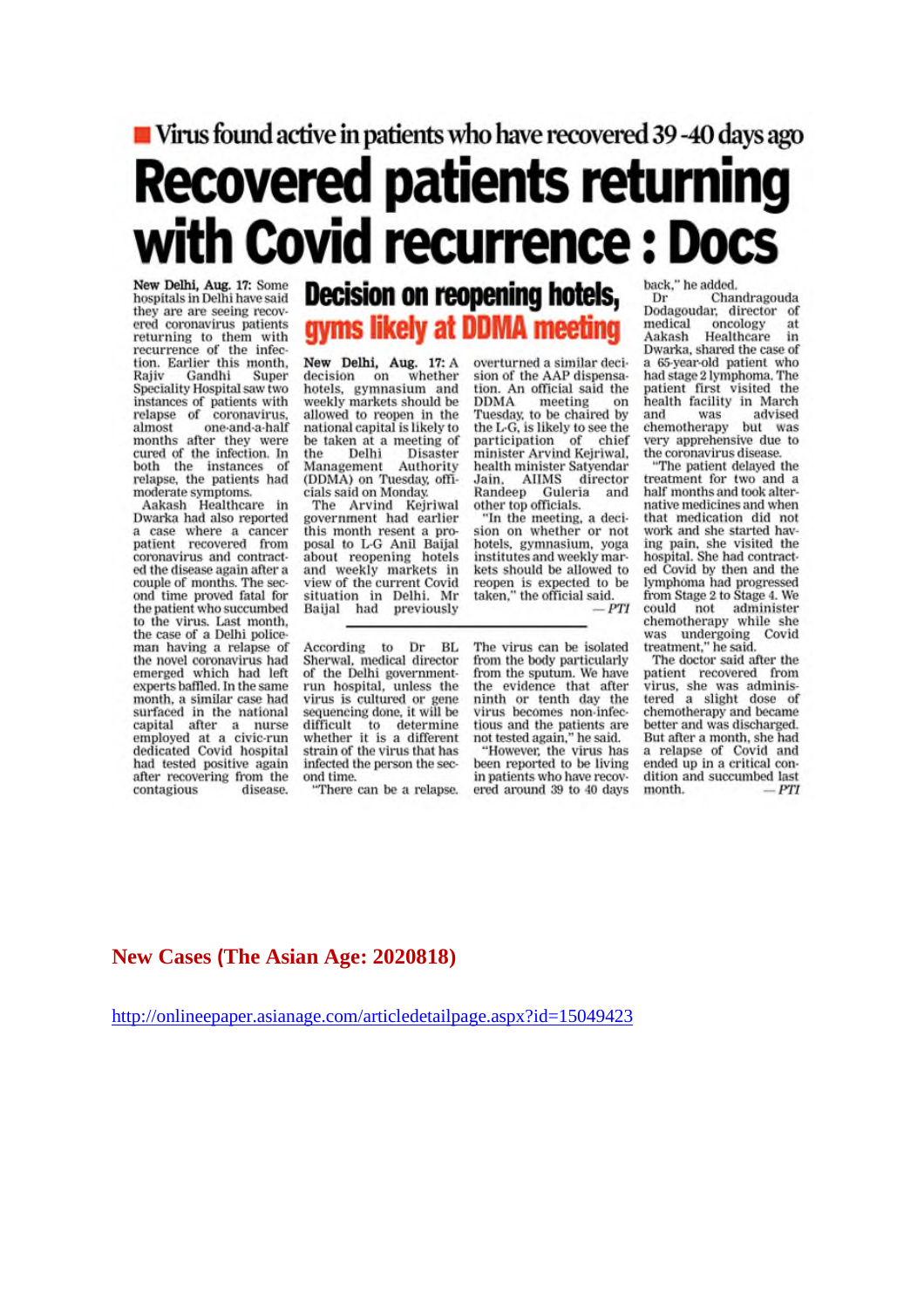# 787 new cases take Delhi's Covid tally to 1.53L

# AGE CORRESPONDENT<br>NEW DELHI, AUG. 17

The number of coron-<br>avirus tests in Delhi has gone down in August as<br>compared to July, with the<br>government attributing it to the decrease in Covid infections in the national capital. The authorities conduct-

ed over 2.58 lakh Covid<br>tests in Delhi between<br>August 1 and 15, whereas the figure stood at over 3.13

lakh in the same period in<br>July. Between July 16 and 31, over 2.96 lakh tests were conducted in Delhi. "It is wrong to say that the pumber of tests in Delhi

has dipped in the last few<br>days. We are doing sufficient number of tests in Delhi. There can be fluctua tions over short time peri-<br>ods, but overall we have been consistently doing<br>19,000-20,000 tests daily for months now," an official said.

AS MANY as 787 new cases and 18 deaths were reported in the last 24 hours. Of the total 1,53,367 cases in the city, 10, 852 are active and 1.38.301 patients have recovered.

As many as 787 new cases and 18 deaths were reported in the last 24 hours. Of the total 1,53,367 cases in the city. 10, 852 are active and 1,38,301 patients have

recovered. The virus-related fatalities has gone up to 4.214. The official said the number of tests was low on<br>some days in August due to festivals and celebrations<br>such as Rakshabandhan,<br>Janmashtami and

Independence Day,<br>According to the official, people do not go out for<br>Covid test during festivals unless and until it is<br>absolutely necessary. Also, testing is lower<br>Saturdays and Sundays. on

The tests in Delhi are being conducted strictly as per Indian Council of as per mutan counter of<br>Medical Research (ICMR)<br>guidelines, the official<br>added. August 1 saw over 18,000 tests being conduct-<br>ed, while the figures on subsequent days — August<br>2 (12,730), August 3 (10,133)<br>and August 4 (9,295) were<br>significantly lower than the average number of<br>tests being conducted on a daily basis, which is  $20,000.$ 

#### **Saliva test for coronavirus**

## **A better test: on rapid, inexpensive, saliva test for coronavirus (The Hindu: 2020818)**

India should quickly adopt the rapid, inexpensive, and sensitive saliva test

On August 15, six and a half months after the first novel coronavirus case was reported in the country, India crossed another grim milestone — 50,000 deaths. The total number of cases reported as on Saturday stood at nearly 2.6 million; India has been reporting the most fresh cases in a day in the world since August 2. More than the total death toll, now 51,045, what is troubling is the shorter time taken for the death toll to double. The toll count crossed 25,000 on July 16 and doubled to over 50,000 in just 30 days. It is certain that there is some extent of underreporting of deaths across the country, especially when deaths have occurred outside the health-care system. For instance, reporting of COVID-19 cases and deaths by States such as Gujarat, West Bengal and Telangana have been suspect right from the beginning; the pandemic-defying trend seen in these States is in stark contrast to the rest of the country. No combination of factors can explain the low daily mortality figures in Gujarat and Telangana. In fact, in the last one month, the death toll on any single day in Telangana has never crossed 15 and has been in single digits on many days; the State even reported zero deaths on July 26, while in Gujarat, deaths have never crossed 30, except on one day. However, under-reporting notwithstanding, it is unlikely to be huge enough to change the death toll several-fold.

Like in most Southeast Asian countries, deaths per million population have been low in India. While the case fatality rate too has been low, the continuous dip in the rate might be due to more cases, including asymptomatic ones, being detected due to increased testing with rapid antigen tests. Also, large cities that witnessed strained health-care infrastructure due to the surge in cases, leading to more deaths, seem to have passed the peak. A big shortcoming of rapid antigen tests is their low sensitivity, and despite the ICMR's recommendation, most States have very low rates of validation of negative test results using the molecular method. Relying mostly on rapid antigen tests will result in many of the infected continuing to spread the virus. If speed, low cost and constraints of molecular testing capacity are the reasons why many States have embraced rapid antigen testing, the emergency use authorisation granted recently by the U.S's FDA for a saliva test developed by Yale University should be good news for India. This rapid, inexpensive, non-invasive and highly sensitive test that uses saliva samples will not only help detect more cases but also reduce the need for trained care workers to collect samples. With the testing protocol made freely available, India should facilitate rapid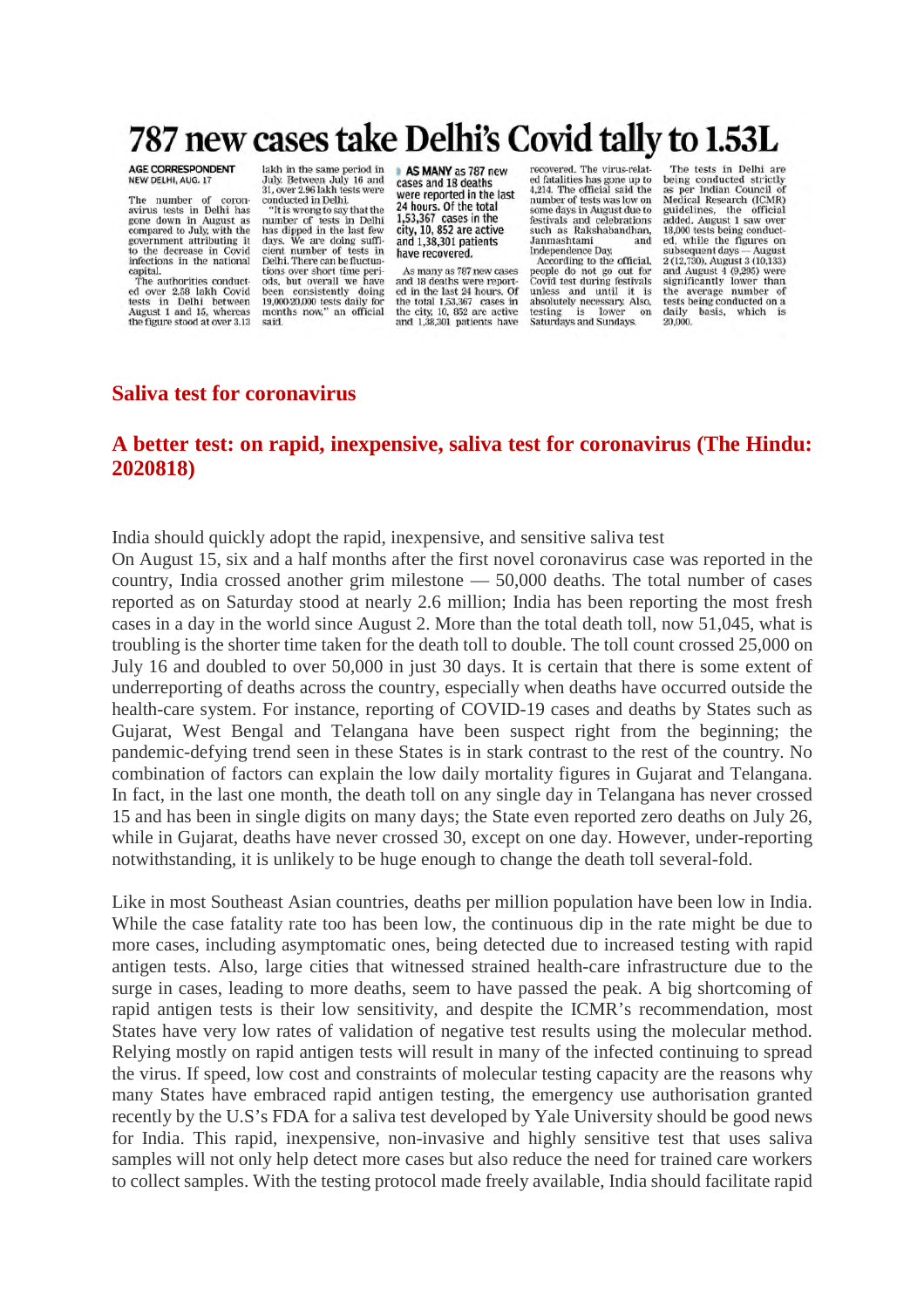adoption of the tests by States, after local validation. Early results of the saliva test have been encouraging and India will hugely gain by embracing it in lieu of the unreliable rapid antigen test, particularly when the virus spreads to rural areas.

## **Health-care centres**

# **Hospitals afire: on lack of safety in health-care centres (The Hindu: 2020818)**

Health-care centres lack fire safety because governments pay lip service to regulation The shocking deaths of at least 19 people in special facilities for COVID-19 management in Vijayawada and Ahmedabad have exposed the deep rot in regulatory processes for institutional and commercial building safety. While 11 died in the Andhra Pradesh incident, where a hotel had been taken over by a private hospital to run a COVID-19 care centre, nine patients perished in the blaze in a Gujarat hospital intensive care unit (ICU). These ghastly incidents which claimed the lives of those who were getting treatment or recovering from an infection in supposedly secure conditions lay bare the lack of preparedness among States to manage the expanding pandemic, and hasty contracting procedures. In a familiar pattern, civic and fire authorities who were expected to monitor the safety of such buildings have sought to pin responsibility for the carnage on the owners of the properties. They are being held responsible for failure to obtain a no objection certificate or, in the case of the hotel-turned-COVID-19 care centre, carrying out electrical upgrades for safety. This is clearly untenable, as the Supreme Court of India observed about a decade ago in the Uphaar cinema fire tragedy case in Delhi, pulling up authorities including the Union Home Ministry for abdicating responsibility and passing the buck on to the management of the institution. In the Ahmedabad ICU blaze, patients expected the institution to offer the highest levels of safety, but suffered as it was ill-equipped to fight a fire.

Safety regulation of buildings used for health-care delivery is a subset of the overall need to regulate hospitals, and States should use the recent deadly fires as the occasion to launch muchdelayed reform. In the absence of safety systems, many died of fire and smoke inhalation, while those who survived had nothing but luck to count on. This situation cannot be allowed to continue. The National Building Code of India, with additional fire safety provisions for hospitals, is the basis for hospital accreditation systems, but these should be made mandatory and enforced in all States. If smoke alarms and sprinkler systems, along with local fire-fighting aids are available, loss of life can be eliminated. All patients should also be covered by substantial life insurance. Evacuation systems for ICU patients need to be part of the building design. Often, hospital buildings are regularised for unapproved constructions by State governments acting thoughtlessly. Schemes introduced to regularise building violations are clearly anti-social in character. The many fires in institutional buildings and their terrible toll should lead to a full inspection of all such facilities for safety, with civil society keeping up the pressure on governments to act.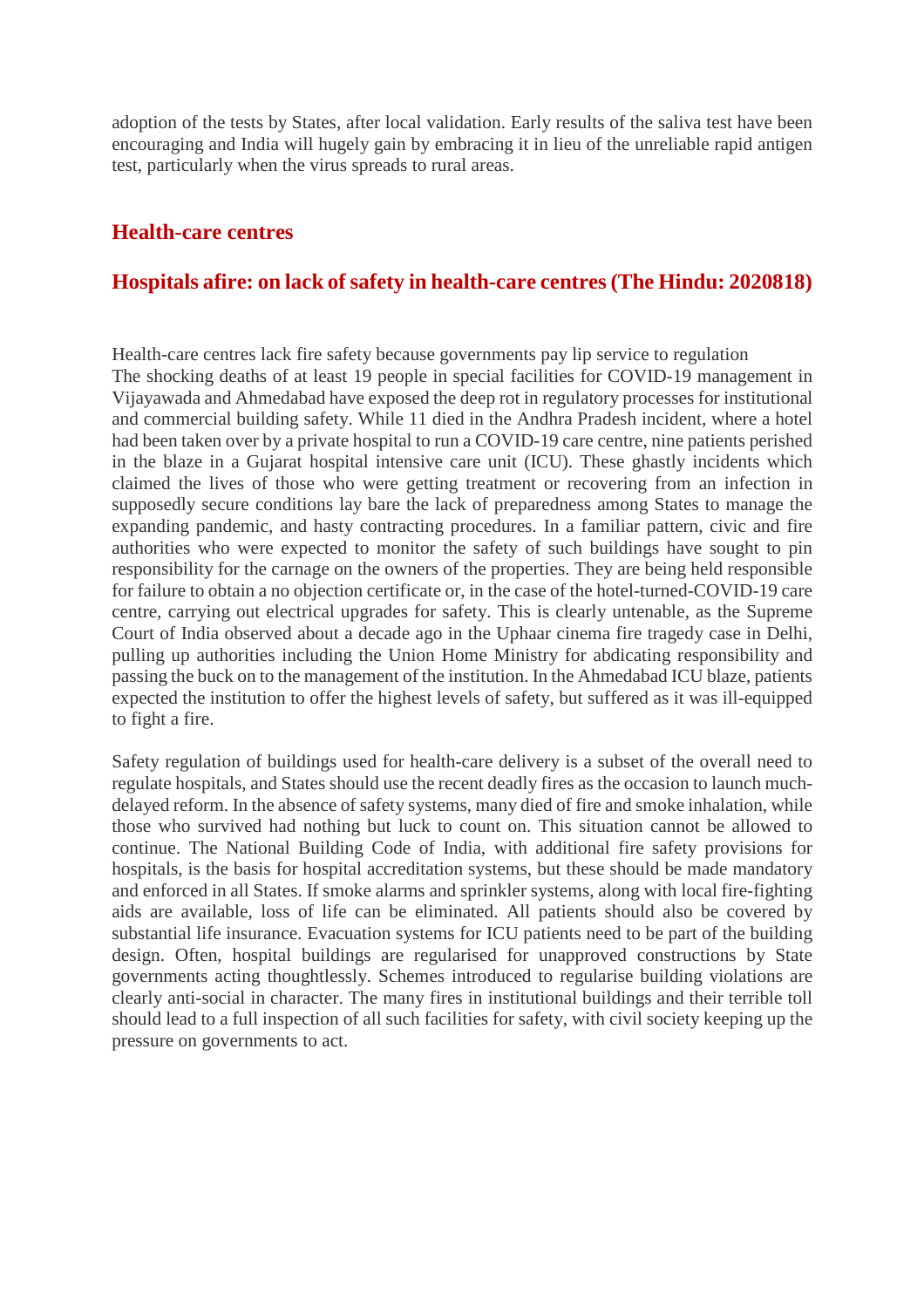# **Better health**

# **For better health (The (Indian Express: 2020818)**

#### https://indianexpress.com/article/opinion/editorials/for-better-health-6557607/

National ID would improve medical care, patient experience. Challenges of privacy, doctor shortages will have to be addressed.

Chauhan was a popular man in the team, with his full-throated laughter and a rare ability to laugh at himself.

It's fitting that the launch of the National Digital Health Mission (NDHM) was the centrepiece of Prime Narendra Modi's speech on the country's 74th Independence Day. With comorbidities — most of them lifestyle diseases that Indians have become increasingly prone to in the past 15 years — emerging as one of the main causes of mortality in the ongoing COVID-19 pandemic, the salience of a repository that can alert the physician to a patient's medical history at the click of a computer key cannot be overstated. "Every Indian will be given a health ID that will work like a health account. This account will contain details of every disease, the doctors you visited, the medicines you took and the diagnosis," PM Modi said. The health ID will allow patients to virtually share files between hospitals and doctors. The creation of a digital ecosystem for healthcare and the attempt to leverage IT to enhance the well-being of people in the country will, however, require surmounting challenges, including correcting some of the medical sector's longstanding problems.

In 2017, the National Health Policy underlined the need for a repository of medical information of the country's citizens. A year later, the Niti Aayog proposed the creation of a National Health ID "to reduce the risk of preventable medical errors and significantly increase the quality of medical care". This urge to create a patient-centric system has, by all accounts, informed conversations on the NDHM in the past three years. The welcome endeavour has, however, not given adequate attention to a fundamental problem of the country's healthcare system — the shortage of medical personnel. Despite improvements in the past six years, at 1:1,450, the country's doctor-population ratio does not meet the WHO's norm of one doctor for 1,000 people. The situation is compounded by the poor state of primary health centres in much of the country. There are fears, therefore, that tasking the already strained medical system with digital documentation would affect the success of the health ID scheme. In fact, physician burnout is one of the main reasons for the digital health ecosphere remaining a work in progress in technologically advanced countries, such as the US.

The core building blocks of the NDHM — the Health ID and Health Facility Registry —shall be owned, operated and maintained by the government. However, private operators will have equal opportunities to integrate with these systems and create products for the market. Such linkages across public and private players could enhance medical efficiency and improve the patient's experience. Patients can choose the documents they would like to share, with whom and for how long. Even then, given the asymmetrical relations between health service providers — doctors, hospitals, insurance companies — and medical care seekers, apprehensions of privacy breaches are not unfounded. The country's data protection law — in the works for almost three years — will have to factor in such concerns, arm patients with safeguards. In the coming months and years, the government and the country's legal, IT and medical systems will have to come together to translate the NDHM's patient-centric vision into reality.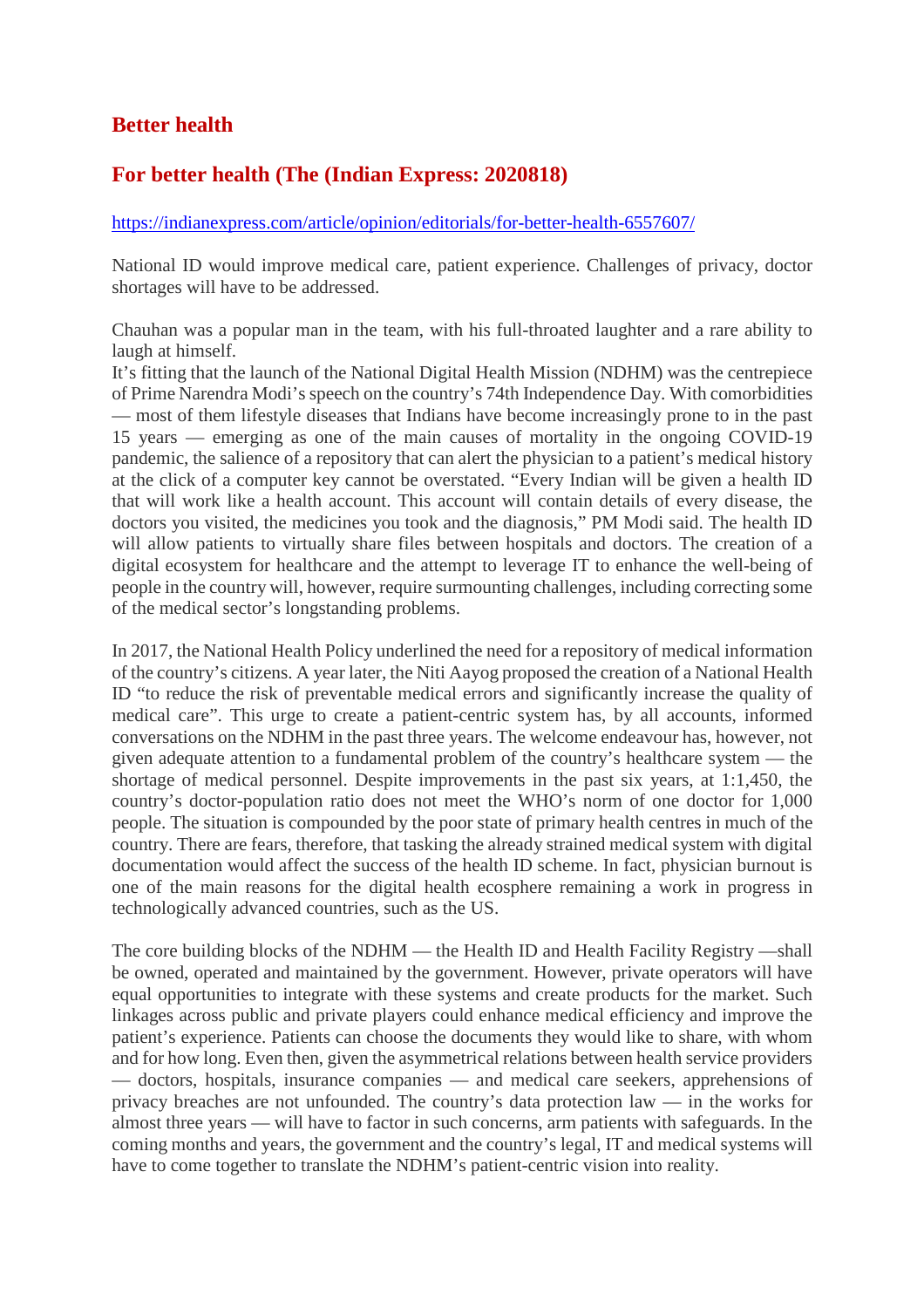# **Health complications during COVID19**

# **Health complications during COVID19: What precautions should be taken before seeking treatment at hospitals? (New Kerala: 2020818)**

#### https://www.newkerala.com/news/2020/145594.htm

For many people with preexisting medical issues, staying at home isn't an option amid the COVID-19 pandemic. Patients in the middle of chemotherapy or need a liver transplant, or heart patients can't postpone their checkups indefinitely.

Their medical requirements will bring them straight to the hospital, where they are more likely to encounter an infected person. Understandably, people are worried about visiting hospitals, but hospitals and doctors are doing their best to alleviate these fears and are taking measures during the coronavirus pandemic to help prevent the spread of COVID-19.

Major hospitals have enforced enhanced protocols for the safety of patients and health personnel while facing the unprecedented challenge of COVID-19. Despite hospital measures, there are a few ways patients can safeguard themselves while visiting the hospital, read on to find out how.

Precautions Patients should take during hospitalization against COVID-19

Before booking an appointment for a procedure, it's important to inform the doctor or hospital staff about your health and ensure you opt for a COVID-19 test.

It's important for all patients to wear a mask before entering the hospital. Please ask the hospital to provide one in case you forget.

Contact the hospital before visiting and ask them about their safety procedures before making an appointment.

Ensure that the hospital has increased the cleaning frequency for all high traffic surface areas with certified coronavirus killing disinfectants and thorough cleansing is done after each patient is checked to ensure the safety of the next patient.

Check if all patient care equipment is thoroughly disinfected after use on each patient.

Importantly, make sure that patients suffering from COVID-19 are isolated in a separate part of the hospital so non-infected people have less chance of coming into contact with them.

#### Tele-Consultation

If it is not a medical emergency, but there is a need to consult a doctor, there are numerous teleconsultation facilities like DocsApp, Practo and 1mg.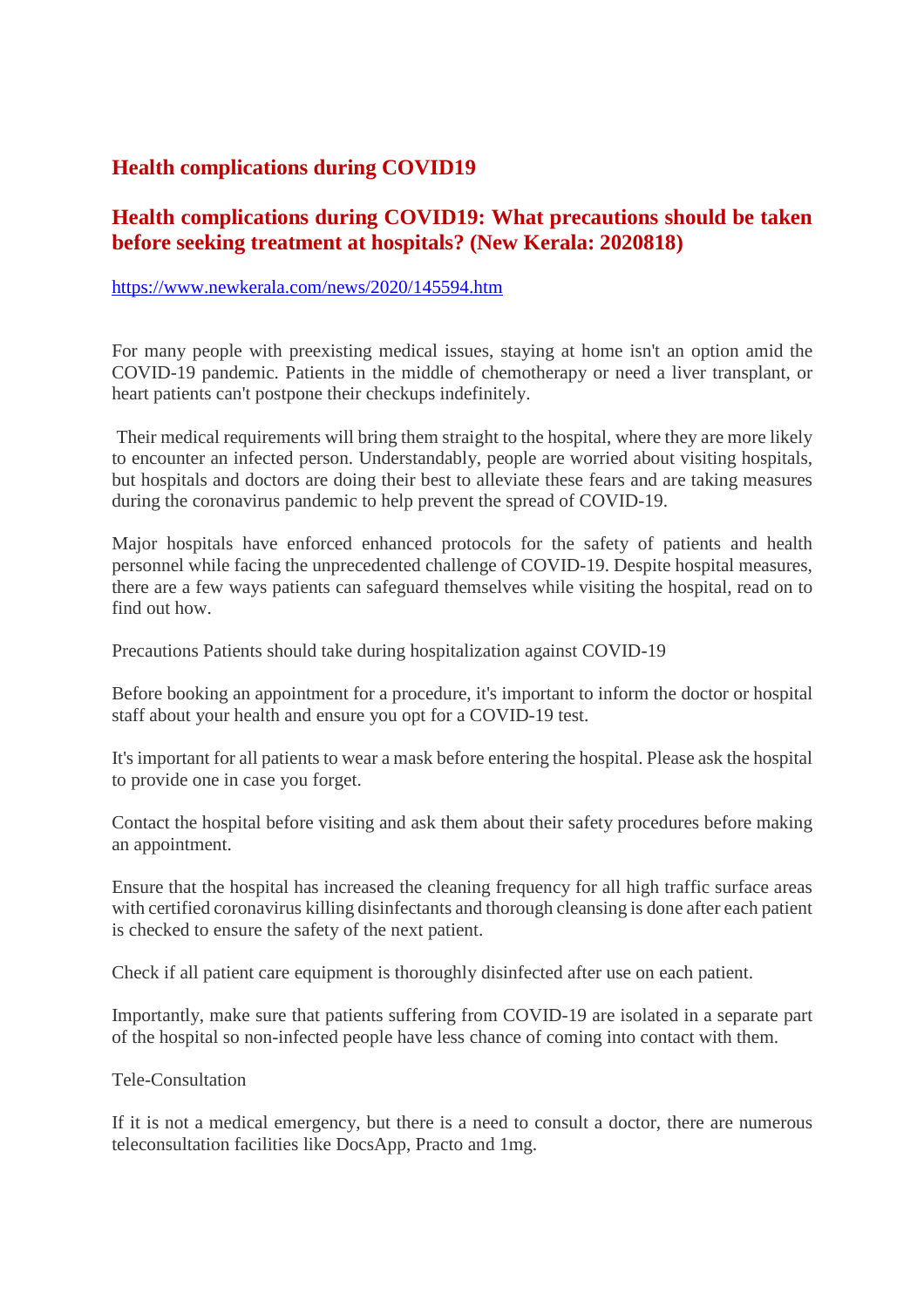However, it would be better to book a teleconsultation appointment with a reputed multispecialty hospital. Sri Ramakrishna Hospital, which has over 45 years of experience and a team of over 200 experienced doctors offers tele consultation from anywhere in India.

Consulting an experienced doctor from a renowned multi-specialty hospital is better and safer than consulting a random doctor through an online platform. Patients can visit the hospital's website (www.sriramakrishnahospital.com) to book appointments if they are located in containment zones or are worried about stepping out of their homes.

Note Patients with Chronic Illnesses

People with illnesses like liver disease, heart disease, and high blood pressure are at risk of developing complications if they are infected by COVID-19.

People with such illnesses can take the following measures in addition to frequent handwashing and social distancing. Patients taking hepatitis B or hepatitis C, or other medications should make sure they have plenty of medications stocked at home to avoid unnecessary trips to health care or pharmacies.

While we recommend such precautions, keep in mind that the disease and its impact varies from patient to patient. It's important to consult a doctor if you notice any abnormal symptoms.

Doctors Advice The Pandemic Shouldn't Hinder Treatment

"Individuals should not allow the fear of coronavirus to discourage them from accessing the healthcare they need. Especially, if they have serious health conditions, chronic ongoing pain, or life-threatening symptoms. We are 24/7 ready to help you. If people need a procedure, it's perfectly safe to come in and have that procedure done now," said Dr. Sukumaran Dean of Sri Ramakrishna Hospitals.

He also added that experts in infectious disease prevention are working closely with care teams across hospitals to make sure they are safe for patients. Remember that there is no reason to panic or get stressed out.

Healthcare providers are already making sure to get you the best treatment possible at minimum risk of COVID-19 exposure. Hospitals continue to adapt to this challenging scenario, with the primary objective of keeping patients and staff safe.

This story is provided by BusinessWire India. ANI will not be responsible in any way for the content of this article.

# **Dementia mimics**

# **New diagnostic criteria shine light on early dementia mimics? (New Kerala: 2020818)**

https://www.newkerala.com/news/2020/145441.htm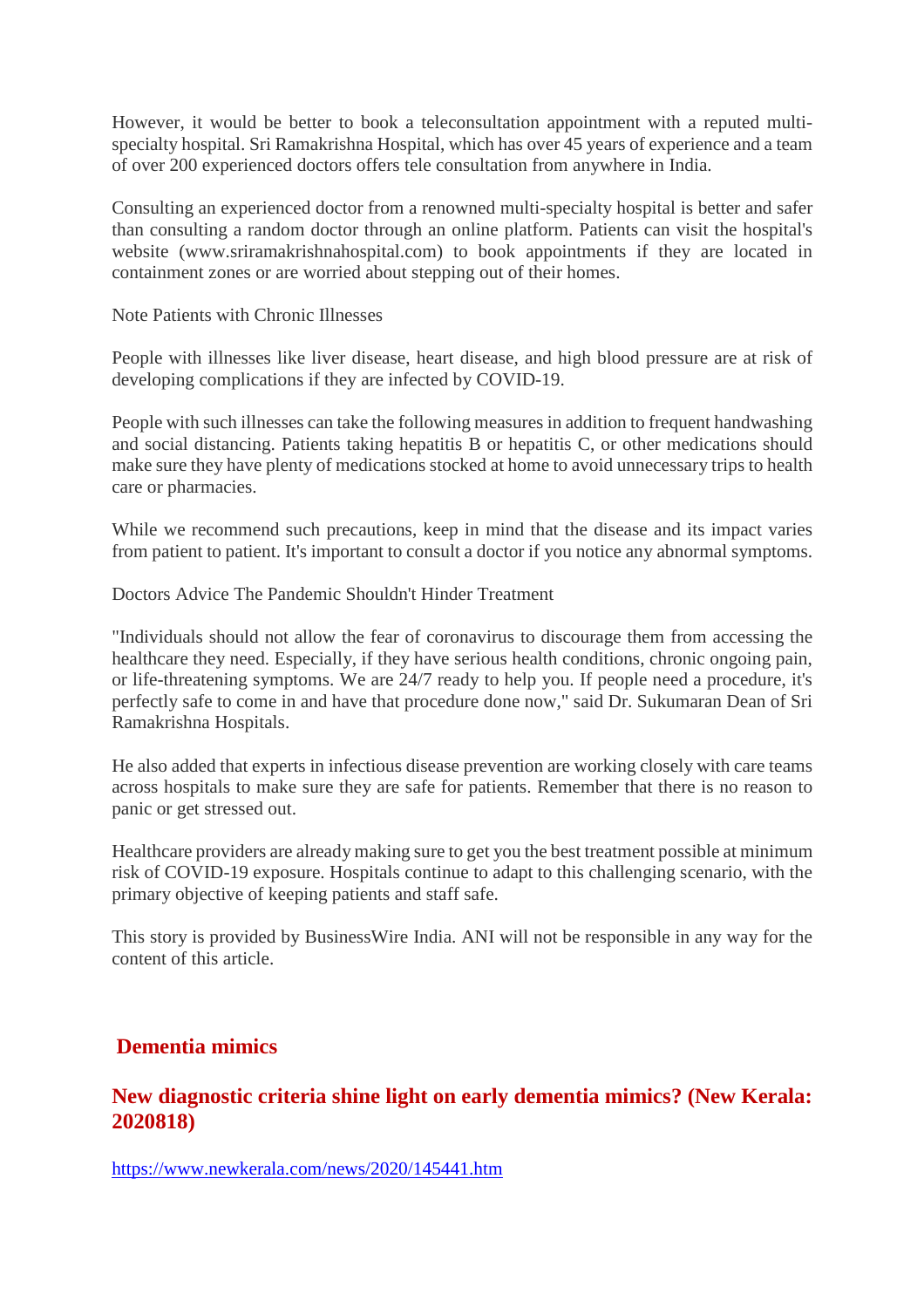In a recent study, experts estimate up to one-third of people attending specialist memory clinics could have a condition that is commonly mistaken for early dementia.

In a paper published in the journal, Brain, UK academics and clinicians have collaborated to develop a diagnostic definition of the widely recognised but poorly understood condition, Functional Cognitive Disorder (FCD).

Dr Harriet Ball from the University of Bristol, first author of the paper, said providing diagnostic criteria was an incredibly important step toward improving diagnosis, management and research into FCD and other cognitive disorders.

"Dysfunction of day-to-day thinking processes is a feature of FCD but it is often misdiagnosed as early dementia. We estimate up to a third of people attending specialist memory clinics have FCD. While FCD involves impairment of thinking processes, unlike dementia, it is not expected to progress. From a patient's point of view, that is a very different prognosis and one that requires different management.

"As clinicians, our aim is to unravel the causes of early memory symptoms, and importantly, identify those that can improve over time rather than deteriorate towards dementia. Having clear diagnostic criteria for FCD will enable us to better characterise the condition and better explain it - and its prognosis - to patients and their families," said Dr Ball.

The position paper Functional cognitive disorder dementia's blind spot is the collaborative effort of 25 of the UK's leading experts on the topic and represents the first agreed clinical definition of FCD.

This definition will allow a new phase of research into FCD as researchers can now consistently identify patients for studies. The next stage for this work, which has already begun, involves assessing clinical markers and understanding the epidemiology, all of which will help to build treatment studies.

"While some people do spontaneously recover, this is often related to how long it has gone on for and how entrenched it has become. Treatment up to now has focused on the management of aspects that we know can help in general, for example cutting down medications that might be making things worse, working on better sleep patterns, but in future, we'd like to test specific cognitive therapies which could prove much more successful," said Dr Ball.

Dr Ball said the definition also had important benefits in terms of strengthening research into dementia.

"With a clear operational definition, we'll be better at picking the right people for trials against, for example, Alzheimer's proteins - because if lots of people with FCD are in those trials, it is much harder to show any treatment effect against Alzheimer's." (ANI)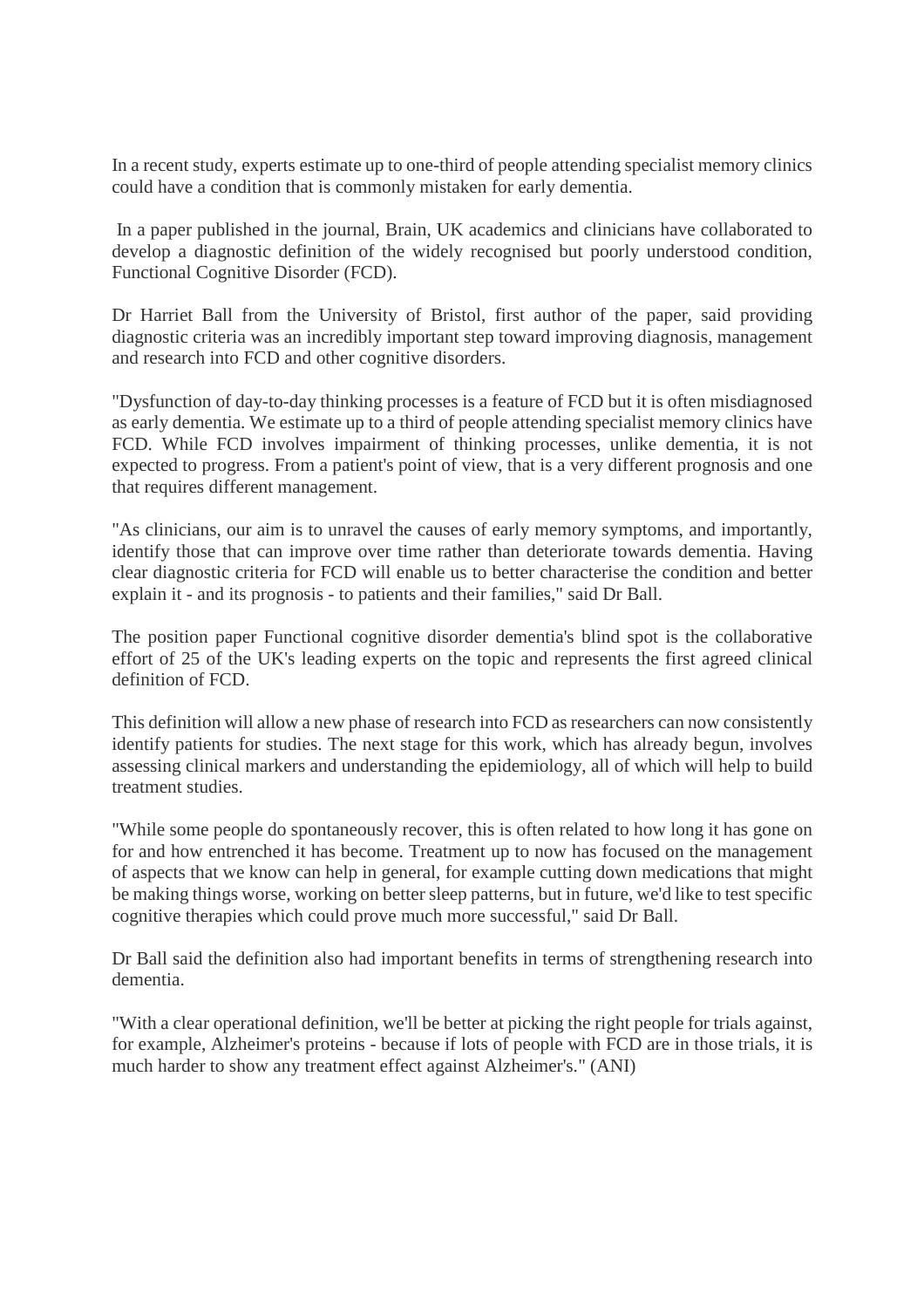# **Bone health**

# **All you need to know about bone health? (New Kerala: 2020818)**

https://www.newkerala.com/news/2020/145431.htm

All you need to know about bone health

Amid the pandemic, work from home, social shielding and discreet outdoor ventures have not only disrupted our emotional well-being but have also drastically affected our physical health. As people are confined to their homes with reduced physical activity there is rapid bone resorption (loss) as muscles and bones are not getting adequate stimulation.

Also lack of exposure to sun during the pandemic has critically affected vitamin D levels in our body. People are frequently feeling tired with lack of energy and strength. Everyone needs to be cautious about the health of their bones as much as their other needs.

Dr Dipesh Mahendra Waghmare, Medical Advisor Executive to Millennium Herbal Care, shares some measures that can take care of your bones during the pandemic.

Eat a well-balanced diet rich in calcium and vitamin D

Good sources of calcium include low-fat dairy products, green leafy veggies and dry fruits. Good sources of vitamin D include fortified cereals, egg yolks, saltwater fish, liver and milk. Calcium and vitamin D work together to protect your bones - calcium helps to build and maintain bones; while vitamin D helps your body to effectively absorb calcium.

Get exposure to sunlight to make enough vitamin D

Regular sun exposure is the most natural way to get enough vitamin D. The sun's ultraviolet B (UVB) rays hit cholesterol in the skin cells, providing the energy for vitamin D synthesis. Vitamin D has a significant role in calcium homeostasis and metabolism.

As per pan-India study the best time to get exposed to the sun is between 11am and 1pm since the wavelength of ultraviolet B (UVB) rays is 290-320nm during this period which is essential for skin to make vitamin D.

Get plenty of physical activity

Like muscles, bones become stronger with exercise. The best exercises for healthy bones are strength-building and weight-bearing exercise like walking, climbing stairs, lifting weights and dancing. Try to get 30 minutes of exercise each day.

Strength-building and weight-bearing exercise provides stimulation to bone cells and helps to increase bone mineral density and bone size thus reducing the risk of osteoporosis.

Live a healthy lifestyle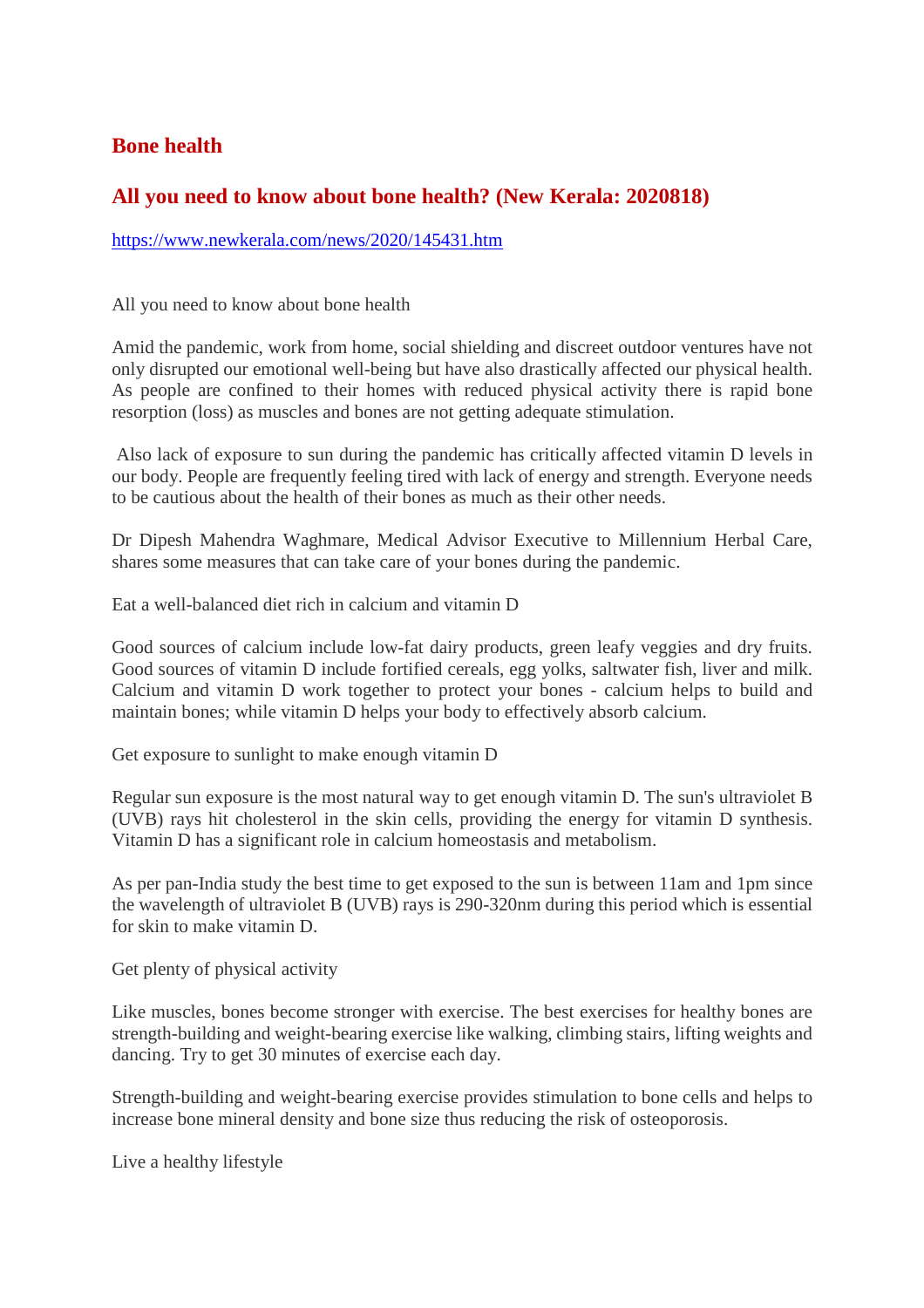Smoking and excessive alcohol intake contributes to bone loss and weakened bones. These unhealthy habits unknowingly reduce blood supply to the bones, slow down the production of bone-forming cells and impair the absorption of calcium. By avoiding these habits, you can lower your rate of bone loss and protect your bones from negative impacts.

Ayurveda and phytomedicines for bone health

There are several herbs and phytomedicines mentioned in Ayurveda for promoting bone health. Herbs like Hadjod, Salai guggul, Ashwagandha and Bala are clinically proven to reinstate bone cell homeostasis (osteoblast and osteoclast) and to improve bone mineral density. While herbs like Arjuna, Methi, Lakha serve as an organic source of bio-available calcium, phosphorus, vitamin C, mucopolysaccharrides, minerals and phytoestrogen, of which all are essential components for healthy bones.

The best approach to bone health is adopting proper lifestyle and restoring the healthy balance of bone forming cells (Osteoblast) and bone resorption cells (Osteoclast). As with aging this balance shifts in a negative direction, favoring greater bone loss. Ayurvedic herbs augment bone mass formation and increase its natural healing abilities. Natural or phyto-medicines are free from any kind side effects, can be continued for long term and have sustained benefits for the holistic wellness of your bone health.

# **Nitrate supplementation**

# **Study reveals nitrate supplementation could help in breathing, lung clearance in the elderly(New Kerala: 2020818)**

New research shows that nitrate improves function in the diaphragm, the muscle involved in coughing and breathing, by improving power. The study was done in old mice, if replicated in humans, could provide a strategy for helping elderly people clear the lungs more effectively and avoid infection.

The study was published in The Journal of Physiology

Previous studies showed nitrate was helping muscles by improving the use of calcium in the muscle. This finding that it's additionally affecting power is significant, especially in the context of COVID-19, because the diaphragm is the primary inspiratory muscle used for breathing and coughing, the latter being relevant for clearing the lungs.

The research team at the University of Florida found that dietary nitrate supplementation elicited a pronounced increase in contractile function (power) of the diaphragm, a respiratory muscle, of old mice.

They made their measurements during maximal activation, so the effects observed seem to be caused by an improvement in the function of contractile proteins rather than calcium handling.

Few short-term interventions have such a profound impact on muscle contractile function, as was observed in this study.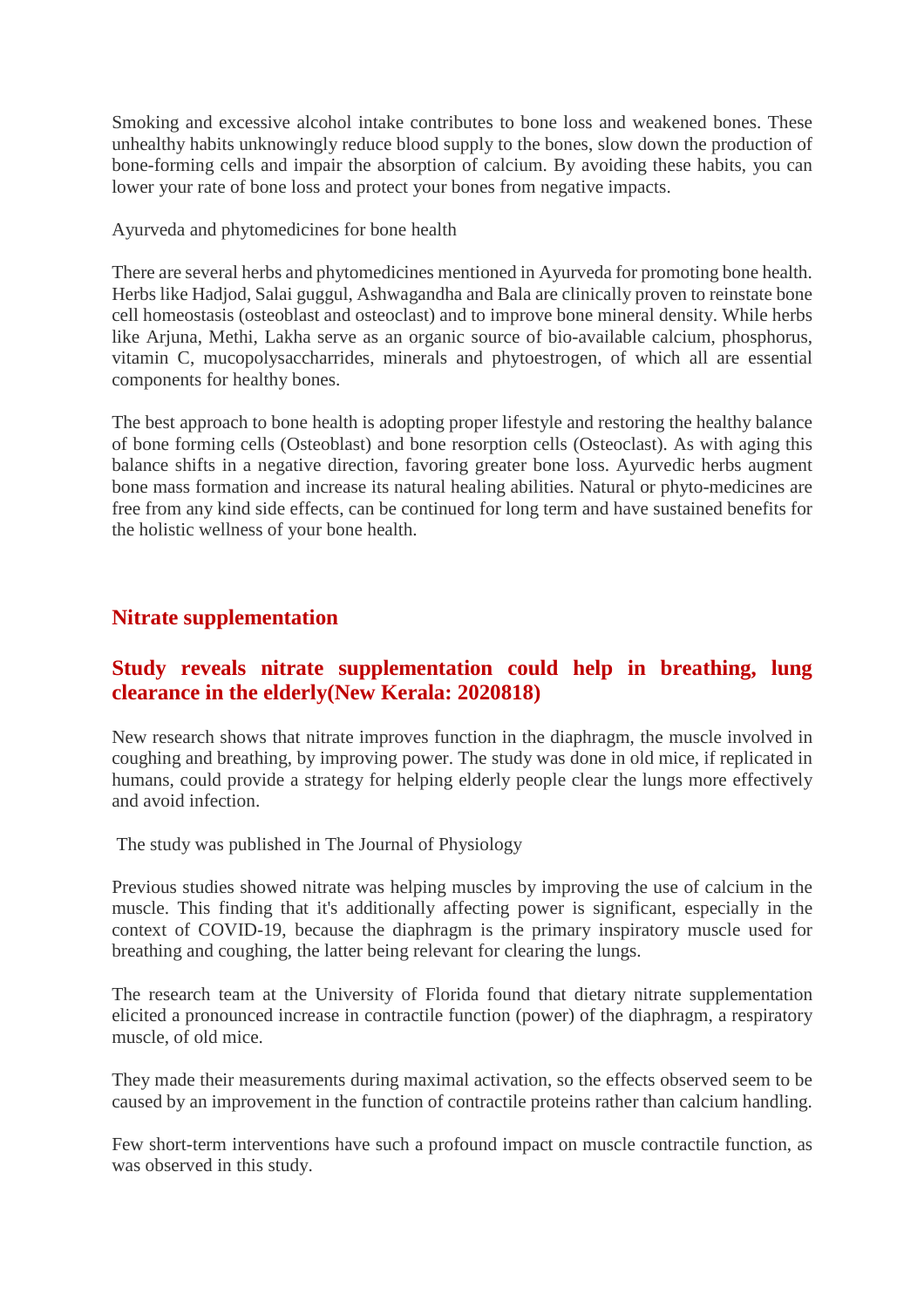Dietary nitrate is readily available for humans and could be used, under proper supervision, to improve respiratory muscle dysfunction that contributes to shortness of breath and morbidity in the elderly.

The researchers gave sodium nitrate to old mice in their drinking water daily for 14 days. The control group received regular water. Diaphragm muscle contractile function cannot be assessed directly in live animals or humans. Thus, they tested diaphragm function in muscle tissues under controlled conditions for muscle stimulation and oxygenation.

The main limitations are that mouse and human diaphragm have different percentages of fast and slow muscle cells. Mouse diaphragm consists of 90% fast muscle cells; the human diaphragm consists of 25-50% fast muscle cells depending on several factors that include and age and sex.

Dietary nitrate seems to exert a greater impact on the contractile function of fast muscle cells. Thus, the benefits to the human diaphragm may not as pronounced as was observed in mice. They also only tested male mice, and the benefits for females is unknown.

Leonardo Ferreira, senior author on the study said

"Our findings are especially important in light of the current COVID-19 pandemic as they suggest that, if replicated in humans, dietary nitrate is useful to improve respiratory muscle dysfunction that contributes to difficulty in weaning patients from mechanical ventilation."

# **Combination therapy**

# **Combination therapy to improve survival outcomes in certain patients with acute myeloid leukemia: Study**

https://www.newkerala.com/news/2020/145248.htm

According to a recent study, a combination regimen of venetoclax and azacitidine was safe and improved overall survival (OS) over azacitidine alone in certain patients with acute myeloid leukemia (AML).

Adding targeted therapy to chemotherapy in the Phase III trial is safe, according to new research led by The University of Texas MD Anderson Cancer Center.

The results of the Phase III trial were presented in the virtual 25th European Hematology Association (EHA) Annual Congress and were published in the New England Journal of Medicine.

The addition of venetoclax, an inhibitor of the BCL-2, to azacitidine resulted in a median OS of 14.7 months compared to 9.6 months in patients receiving azacitidine alone. Additionally,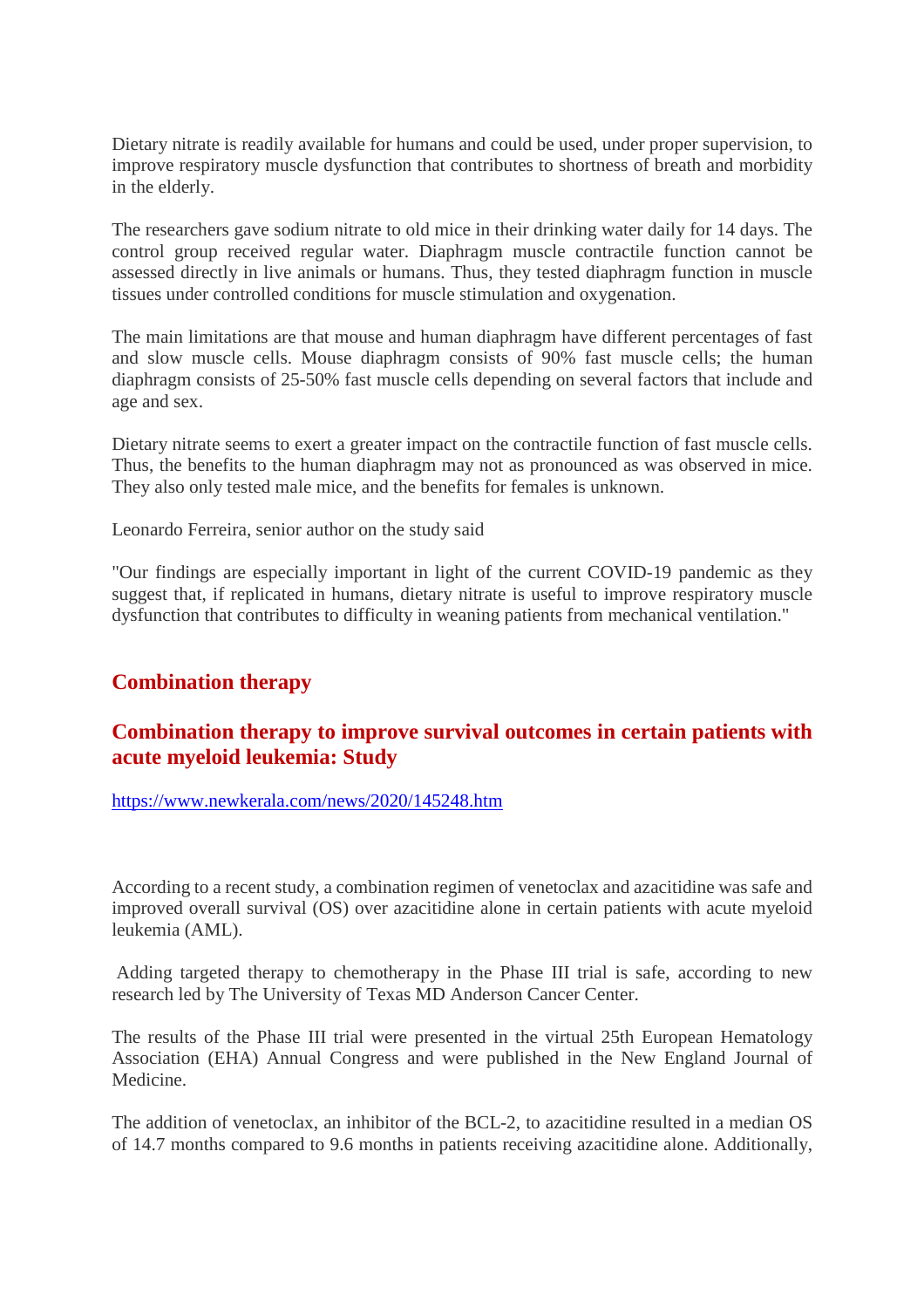66.4 per cent of patients receiving the combination therapy achieved complete remission, while azacitidine alone achieved a 28.3 per cent complete remission rate.

The responses to treatment were both rapid and durable 43 per cent of patients in the combination therapy group exhibited a response to treatment during the first cycle, and the observed median duration of remission was 17.5 months.

Treating a subgroup of AML patients without effective therapeutic options Although there is not yet a reliable standard treatment regimen for AML, many patients receive chemotherapy and/or a stem cell transplant. However, not all patients are eligible for these therapies.

"A large portion of patients with AML, including those older than 75 or those who have medical comorbidities, cannot tolerate existing treatment strategies, and the patients with AML who are ineligible for intensive chemotherapy often experience poor prognoses," said Courtney D. DiNardo, M.D., lead investigator and associate professor of Leukemia.

"We launched the VIALE-A trial to evaluate whether we could safely use a combination therapy to treat this critical patient population," the researcher added.

In this multi-institution trial, 431 patients were randomized in a 21 ratio to receive either the combination of venetoclax and azacitidine or azacitidine plus placebo. The primary objective was to evaluate whether the combination improved OS compared to azacitidine, with additional goals to examine the safety of the combination therapy.

A combination treatment shows positive safety results. These results demonstrate that the combination of venetoclax and azacitidine has a safety profile similar to that of both drugs separately. The most common adverse events in both the experimental and placebo treatment groups were hematologic and gastrointestinal.

In general, rates of adverse events were consistent between the two treatment groups, although a higher frequency of neutropenia (42 per cent vs. 29 per cent) and febrile neutropenia (42 per cent vs.19 per cent) was observed with the combination therapy compared to azacitidine and placebo.

"The primary adverse events seen with azacitidine and venetoclax are related to increased cytopenias, including neutropenia and neutropenia-related infections. Key management guidelines include dosing interruptions between cycles to allow for count recovery in the setting of a leukemia-free marrow, and the use of granulocyte colony-stimulating factor as an adjunct to improve neutrophil count once a patient is in remission," said DiNardo.

This research is likely to be practice-changing for the treatment of some groups of patients with AML. Additional research is needed to evaluate how new therapies, including this combination therapy, can improve outcomes for all patients with AML.

"While this combination represents a key advance in AML therapy, improving both remission and survival rates in newly diagnosed patients with AML, many unfortunately will still relapse. Our next steps include an evaluation of azacitidine and venetoclax as a backbone to which additional novel therapeutics are being evaluated in particularly high-risk populations," said DiNardo.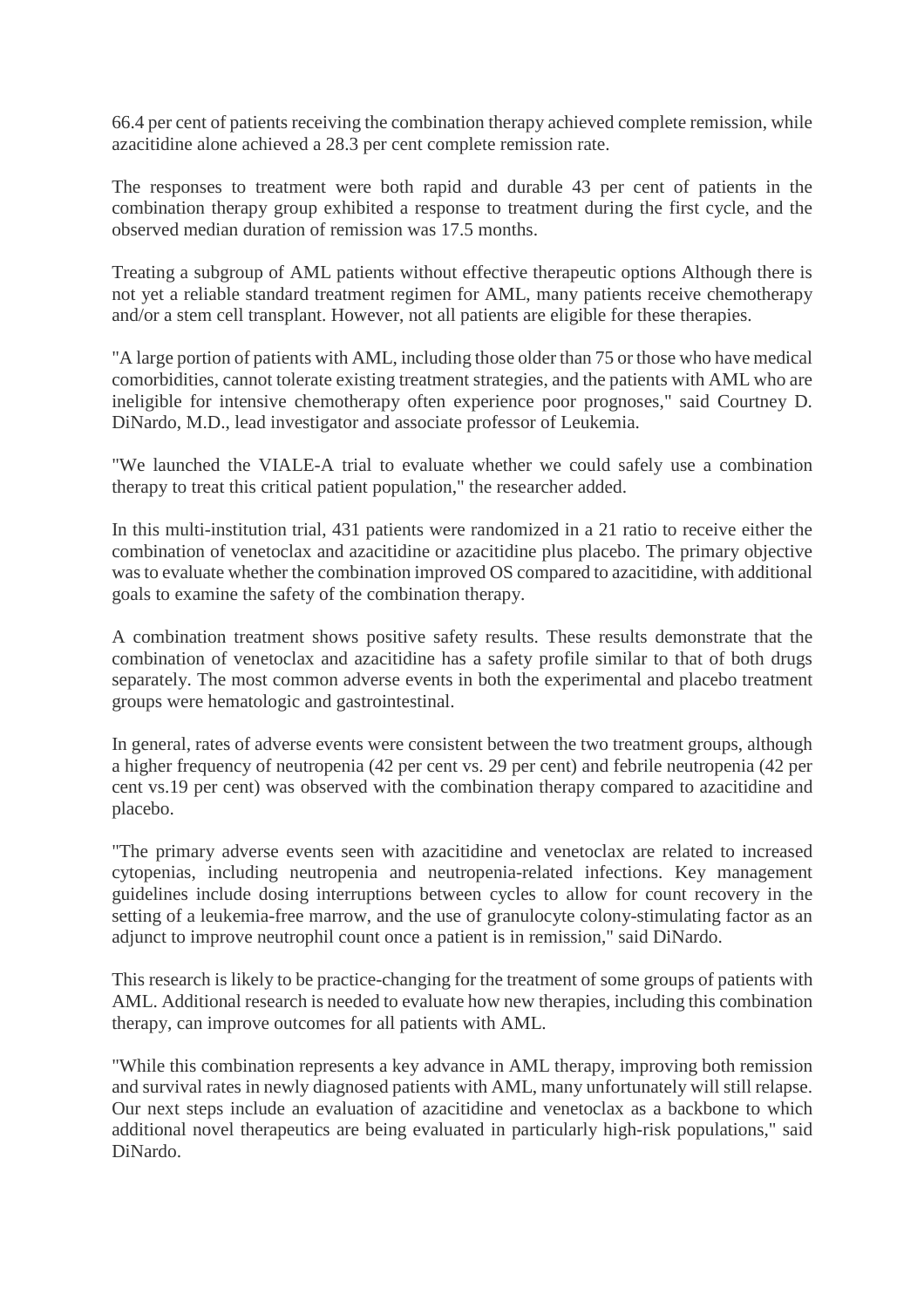# **Corona Simptom**

# **कोरोना के लणपर वैािनकको िमली नई जानकारी, पहले कअपेा जदी ठीक हो पाएगं े मरीज (Amarujala: 2020818)**

https://www.amarujala.com/photo-gallery/lifestyle/fitness/scientist-reveals-new-coronavirus-symptoms-series-researchstudy-helps-in-covid-19-treatment-big-breakthrough-on-sars-cov-2

कोरोना वायरस का बढ़ता संक्रमण दुनियाभर के लिए चिंता का सबब बना हुआ है। राहत की बात यह है कि भारत समेत कई देश इसकी वैक्सीन बनाने के काफी नजदीक हैं। रूस ने तो पहली वैक्सीन बना लेने का दावा किया है। वहीं दसरी ओर इसके इलाज के लिए अब कई दवाएं भी उपलब्ध हैं। वैक्सीन और दवा से इतर वैज्ञानिक इस वायरस को और ज्यादा गहराई से समझने के लिए लगातार शोधरत हैं। इसी क्रम में वैज्ञानिकों और शोधकर्ताओं ने कोरोना पीड़ितों में लक्षण दिखने के संभावित क्रम का पता लगा लिया है। दावा किया जा रहा है कि कोरोना महामारी से निपटने में यह शोध मददगार सािबत होगी। अगली लाइड देख

### **New Cases**

# **Corona in India State wise List: देश मकोरोना सं िमतका आकं ड़ा 27 लाख पार, िपछले24 घंटमनए केस सेयादा रकवरी (Navbharat Times: 2020818)**

https://navbharattimes.indiatimes.com/india/corona-status-in-india-state-wise-list-and-allupdates-on-18-august-2020/articleshow/77603405.cms

Corona India Latest Updates : पिछले 24 घंटों में वायरस से संक्रमण के 53,941 नए केस आए और देश में अब तक संक्रमितों की संख्या बढ़कर  $27,01,604$  पर पहंच गई। इन  $24$  घंटों में कोविड- $19$  महामारी से पीड़ित  $56,406$  मरीज ठीक भी हो गए।

देश में कोरोना केस का आंकड़ा 27 लाख को पार कर गया है। अच्छी बात यह है कि रिकवरी रेट भी तेज रफ्तार से बढ़ रही है। पिछले 24 घंटों में वायरस से संक्रमण के 53,941 नए केस आए और देश में अब तक संक्रमितों की संख्या बढ़कर 27,01,604 पर पहुंच गई। इन 24 घंटों में कोविड-19 महामारी से पीड़ित 56,406 मरीज ठीक भी हो गए। जहां तक बात महामारी के कारण हुई मौतों का है तो इस दौरान कोरोना ने  $1,004$  लोगों को मौत की नींद सुला दी। आइए देखते हैं अब तक के कुल कोरोना केस, ठीक हुए मरीजों और मौतों का राज्यवार ब्योरा...

|     | राज्य          | कुल केस  | ठीक हुए लोग | मौतें |
|-----|----------------|----------|-------------|-------|
| . . | अंडमान निकोबार | 2,445    | 1,325       | 29    |
| ۷.  | आंध्र प्रदेश   | 2,96,609 | 2,09,100    | 2,732 |

# **कस राय मकोरोना के कतनेकेस**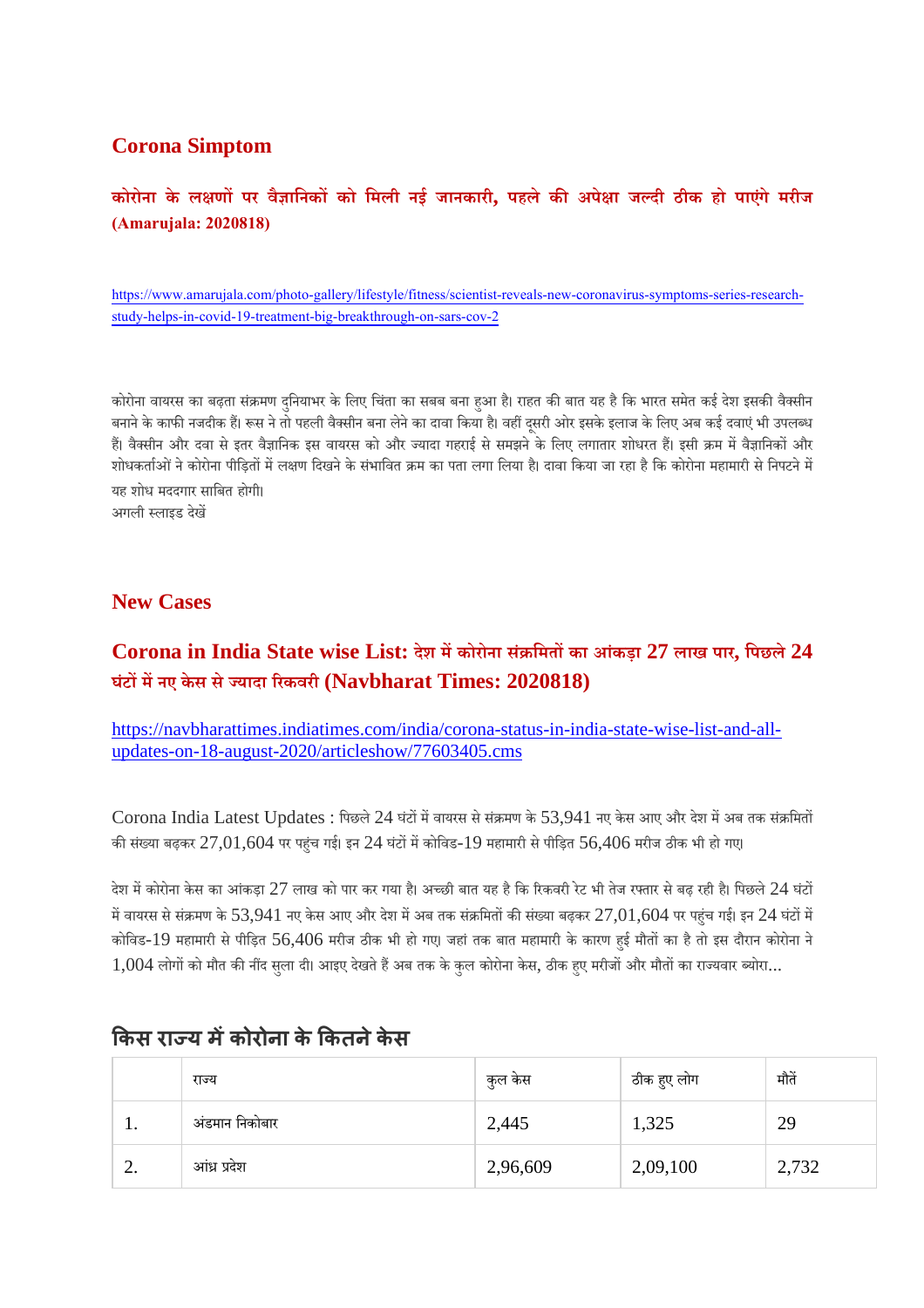| 3.  | अरुणाचल प्रदेश                  | 2,741    | 1,893    | 5                |
|-----|---------------------------------|----------|----------|------------------|
| 4.  | असम                             | 79,668   | 56,735   | 197              |
| 5.  | बिहार                           | 1,06,668 | 76,706   | 542              |
| 6.  | चंडीगढ़                         | 2,216    | 1,183    | 30               |
| 7.  | छत्तीसगढ़                       | 16,025   | 10,598   | 150              |
| 8.  | दादरा एवं नगर हवेली/दमन एवं दीव | 1,908    | 1,480    | $\overline{2}$   |
| 9.  | दिल्ली                          | 1,53,367 | 1,38,301 | 4,214            |
| 10. | गोवा                            | 11,994   | 8,058    | 111              |
| 11. | गुजरात                          | 79,816   | 62,679   | 2,800            |
| 12. | हरियाणा                         | 48,040   | 30,610   | 550              |
| 13. | हिमाचल प्रदेश                   | 4,174    | 2,834    | 18               |
| 14. | जम्मू-कश्मीर                    | 28,892   | 21,296   | 548              |
| 15. | झारखंड                          | 24,067   | 15,348   | 255              |
| 16. | कर्नाटक                         | 2,33,283 | 1,48,562 | 4,071            |
| 17. | केरल                            | 46,140   | 30,025   | 170              |
| 18. | लद्दाख                          | 1,966    | 1,368    | 14               |
| 19. | मध्य प्रदेश                     | 46,385   | 35,025   | 1,128            |
| 20. | महाराष्ट्र                      | 6,04,358 | 4,28,514 | 20,265           |
| 21. | मणिपुर                          | 4,687    | 2,734    | 17               |
| 22. | मेघालय                          | 1,420    | 679      | 6                |
| 23. | मिजोरम                          | 789      | 372      | $\boldsymbol{0}$ |
| 24. | नगालैंड                         | 3,435    | 1,530    | $\overline{7}$   |
| 25. | ओडिशा                           | 62,294   | 43,780   | 406              |
| 26. | पुदुचेरी                        | 8,029    | 4,627    | 114              |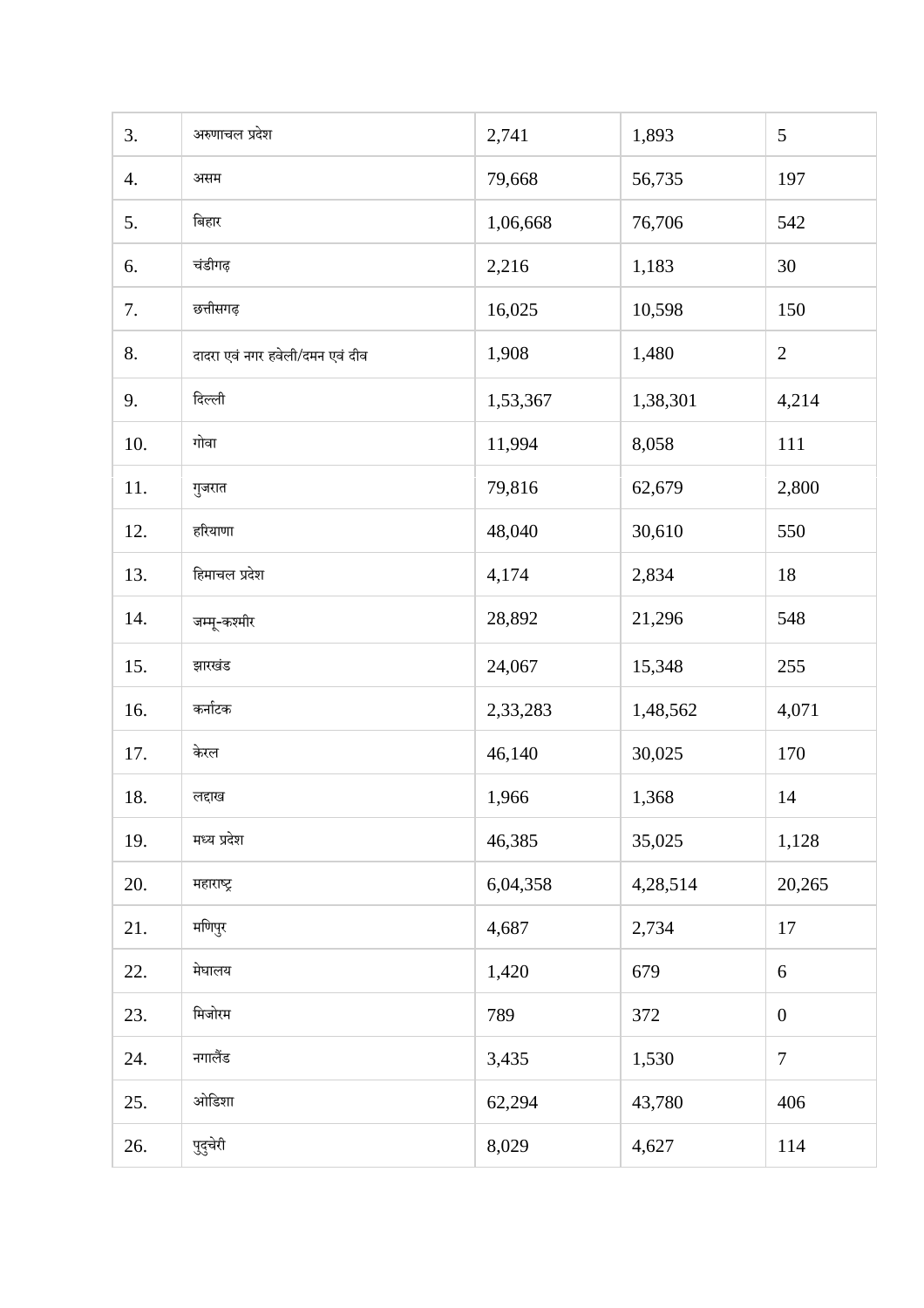| 27. | पंजाब        | 32,695    | 20,180    | 862          |
|-----|--------------|-----------|-----------|--------------|
| 28. | राजस्थान     | 62,630    | 47,654    | 887          |
| 29. | सिक्किम      | 1,187     | 701       | $\mathbf{1}$ |
| 30. | तमिलनाडु     | 3,43,945  | 2,83,937  | 5,886        |
| 31. | तेलंगाना     | 92,255    | 70,132    | 703          |
| 32. | त्रिपुरा     | 7,219     | 5,286     | 59           |
| 33. | उत्तराखंड    | 12,493    | 8,485     | 158          |
| 34. | उत्तर प्रदेश | 1,58,216  | 1,04,808  | 2,515        |
| 35. | पश्चिम बंगाल | 1,19,578  | 89,703    | 2,473        |
|     | भारत में कुल | 27,01,604 | 19,76,248 | 51,925       |

# **Anti Corona Nasal Spray**

# **Anti Corona Nasal Spray: ऐिंटबॉडीज सेतैयार िकया इनहेलर, कोरोना को नाक मही रोक लेता है ((Navbharat Times:: 2020818)**

अमेरिकी वैज्ञानिकों ने एक ऐसा इनहेलर बनाने का दावा किया है, जो कोरोना वायरस को नाक में पहुंचने पर आगे नहीं बढ़ने देगा। इसे विकसित करनेवाली टीम का कहना है कि यह इनहेलर पीपीई किट से भी अधिक प्रभावी है...

nasal-spray-1

कोरोना वायरस को हर तरह से प्रभावहीन करने पर पूरी दुनिया में काम चल रहा है। हर फील्ड से जुड़े शोधकर्ता अपने-अपने तरीके से इस वायरस को खत्म करने के नए-नए तरीके खोज रहे हैं। इसकी क्रम में ताजा खबर अमेरिका से आई है। अमेरिकी वैज्ञानिकों का दावा है कि उन्होने नैनोबॉडीज युक्त ऐंटि कोरोना स्प्रे तैयार किया है, जिसे इनहेलर की तरह उपयोग किया जाएगा।

एक बार इनहेल करने के बाद इसकी नैनोबॉडीज कोरोना संक्रमण फैलानेवाले वायरस को नाक में पहुंचते ही रोक देंगे। इस तरह वायरस गले में होते हुए हमारे शरीर में प्रवेश नहीं कर पाएगा। ऐसा इसलिए संभव है क्योंकि यह नेजर स्प्रे कोरोना वायरस की ऊपरी प्रोटीन परत को ब्लॉक कर लेता है।

कोरोना ऐंटिबॉडीज से किया तैयार

-कोरोना वायरस को प्रोटीन के जरिए ब्लॉक करनेवाले इस नेजल स्प्रे का निर्माण कैलिफोर्निया यनवर्सिटी में किया गया है। शोधकर्ता टीम का कहना है कि इस इनहेलर को तैयार करने में कोरोना ऐंटिबॉडीज का उपयोग किया गया है।

nasal-spray-2